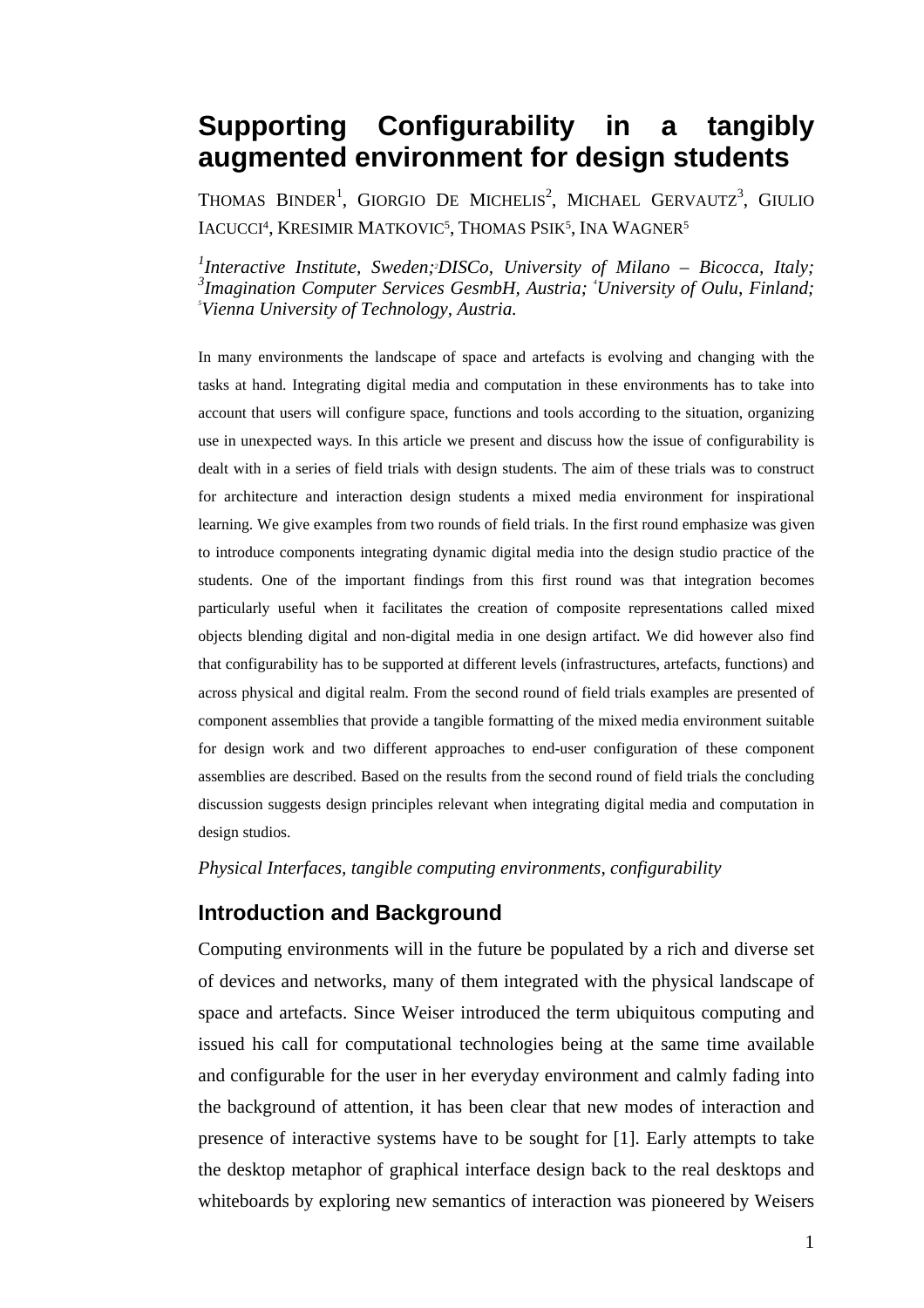group as well as by Buxton and others [2, 3, 4]. The idea to have a new and more complex set of physical handles to digital media promised an extended bandwidth in the interaction between people and technology, and in line with Engelbarts pioneering work on direct manipulation for graphical user interfaces a new set of generic interface building blocks would open up a new realm for design of interaction technologies.

In parallel to the work of Weiser, Wellner and colleagues argued for a new and broader interpretation of augmented reality turning computational augmentation into an enhancement of practices well established with the interaction of more mundane artifacts [5]. Fueled by ethnographical studies of work researchers such as Mackay et al suggested augmented environments where computational resources were brought into play as extensions of for example the paper flight strips traffic controllers used to control airplanes as they passed through different traffic sectors [6]. Such an approach is not in opposition to the development of new interaction modalities but it shifts the balance from generic interaction scheme to situated embodiment of interactional possibilities. Ishii and his group forged these two approaches into a wider program for tangible interaction [7]. With the ambition to create seamless interfaces between 'people, bits and atoms', Ishii and others have expanded the new field of design to include an integrated reshaping of desks, board and rooms.

The growing number of experimental ubicom installations has helped shift the attention of interactive systems away from individual work settings and towards larger collaborative environments traditionally the realm of other designers. After some years where automatically generated context information created high hopes to how computational technologies could be made to match the complexity of user behavior [8], we are increasingly seeing suggestions such as HP's Cooltown project for open infra structures and end-user configurable systems, which may have a lower intensity of computational monitoring, but on the other hand appear more easily extendable to wide spread real life settings [9].

This new type of extendable systems with open boundaries provide traditional HCI research with important new challenges [10,11]. In many environments the landscape is evolving and changing with the tasks at hand and users will most likely make use of functions and tools in unexpected ways and expect to be supported in doing so. Newman et al. argue "that systems should inherently support the ability of users to assemble available resources to accomplish their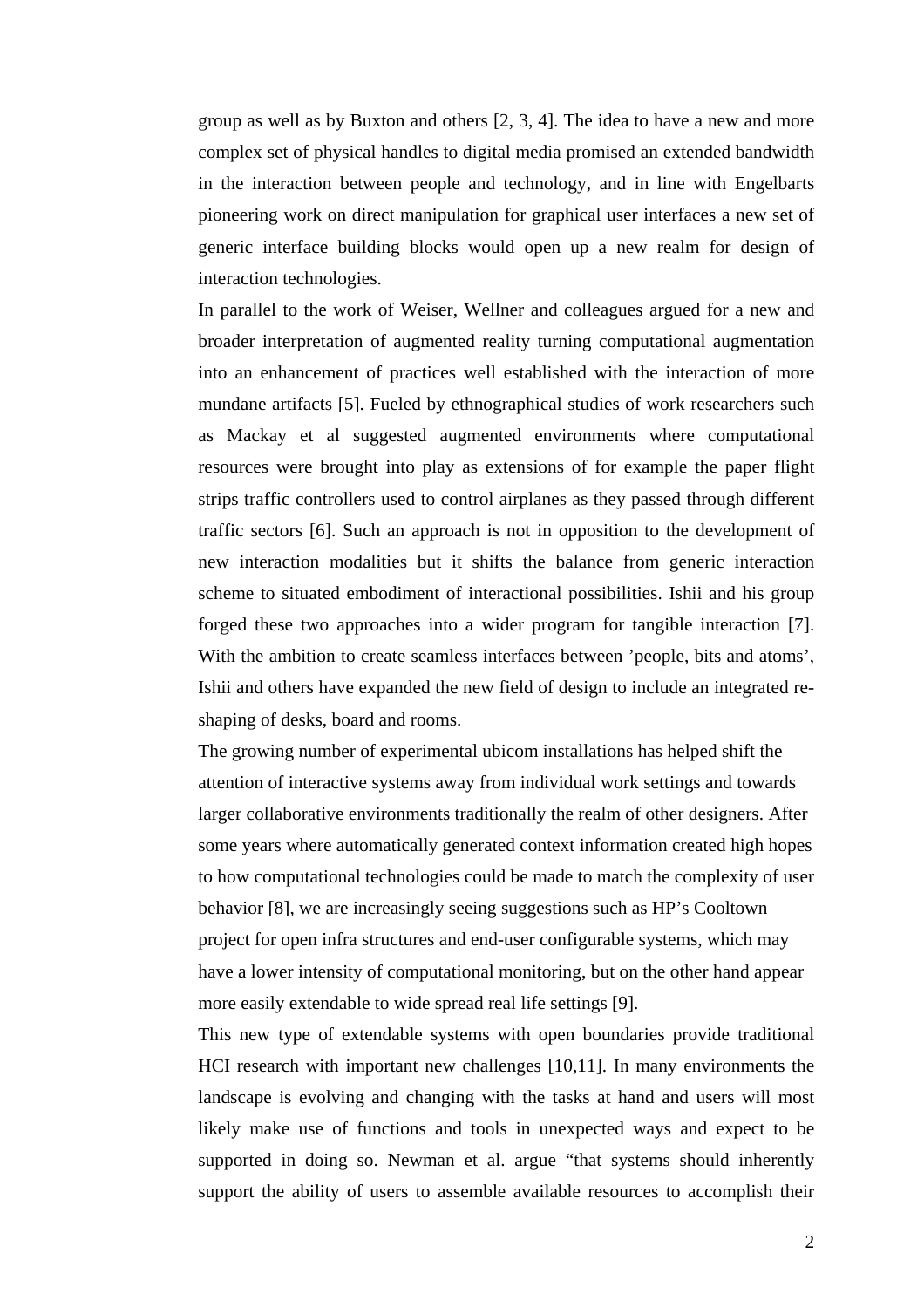tasks. In a world of richly embedded and interconnectable technologies, there will *always* be particular combinations of functionality for which no application has been expressly written" [12] This view reflects our experiences within IST Project Atelier<sup>1</sup> which develops a set of architectures and technologies in support of inspirational learning in two areas - architecture and interaction design. We observed how students configured and reconfigured their workspace as well as the relationships between design representations. This motivated a design approach, which focuses on configurability as an important feature of tangible computing environments.

The article starts with an analysis of observed practices of configuring. It then presents three design examples that highlight different aspects and levels of enduser configuration. The discussion part summarizes the diversity of configurations, and investigates in particular how in augmented or tangible computing environments configurations of digital media extend into the physical setting and into the qualities of the objects created.

#### **How design students work**

 $\overline{a}$ 

For architects configurability is connected to the properties of a space. *Flexibility* connotes the possibility of relatively simple changes to a design so as to adapt it to different or shifting social uses (e.g. moveable walls). *Variability* means that a designed space or artifact, without elaborate transformations, can accommodate a variety of functions [13]. The *backstage* and the *garage* stand for spaces in which everything is possible. But there are also some quite elaborate examples of configurability, such as a building under construction by Diller and Scofidio, which has been conceptualized as "a fundamentally updateable, technologically and profoundly re-arrangeable (physically)" building set up. The architects used the metaphor of open source code for modeling the building as a space "capable of being rewritten, upgraded, reprogrammed, reconfigured to accomplish previously unanticipated tasks" [14]. The building is to be interactive, not only in the exhibition and informative parts, but also architecturally. A visitor, entering the building physically or on line, can manipulate parts of the façade. "Smart walls", made from liquid crystals between conductive film and glass panes, allow for an electric current to regulate the level of transparency, and daylight

<sup>&</sup>lt;sup>1</sup> IST-2001-33064 Atelier - Architecture and Technologies for Inspirational Learning Environments http://atelier.k3.mah.se/, part of the Disappearing Computer Initiative of the FET area of the IST research program.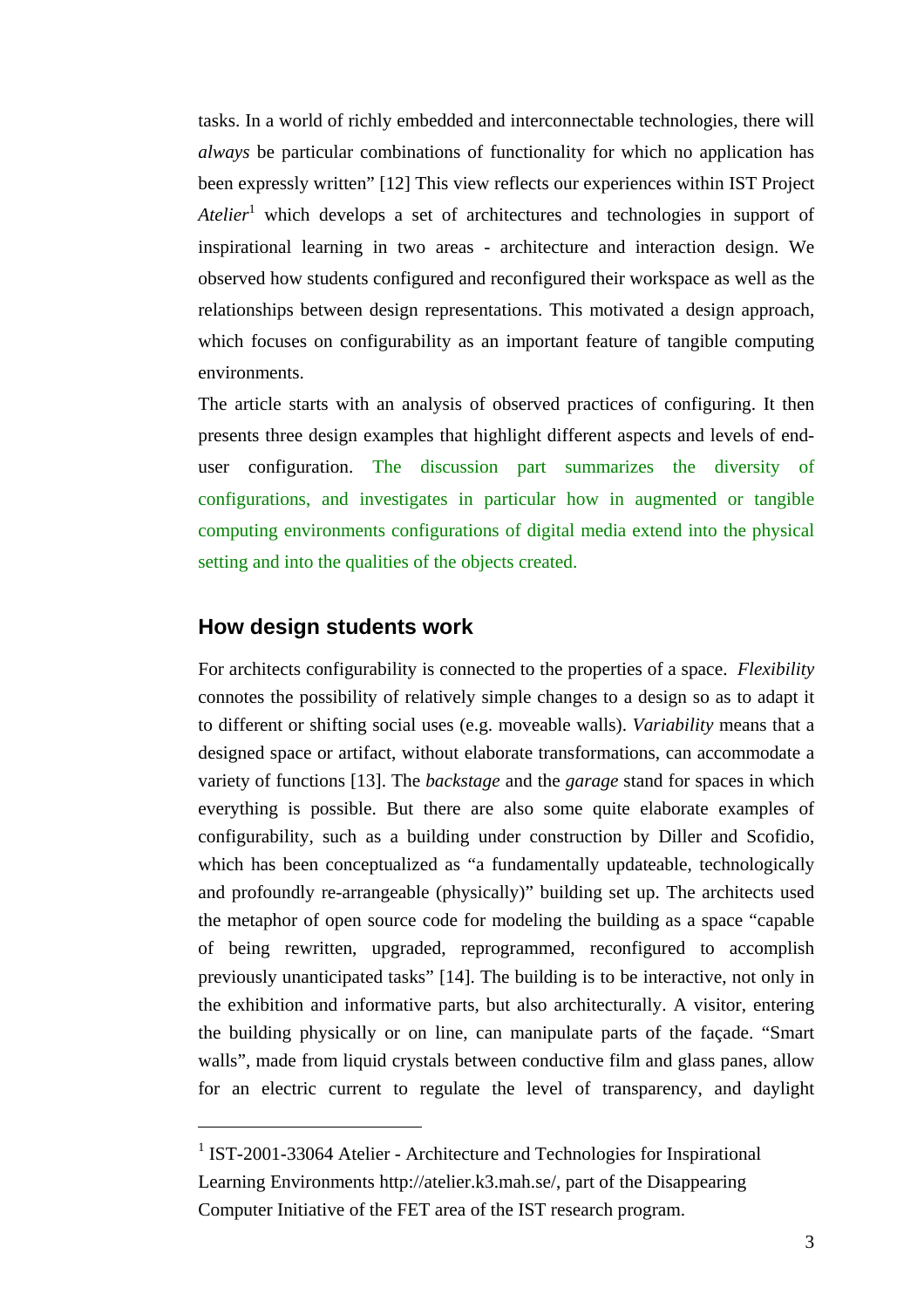conditions within the building.

Configuring and re-configuring, although with much more mundane means, is also part of students' practice. Students voice a strong need to adapt their workspace so that they can exhibit, perform, engage in group work or work alone, build models, have a nap, make coffee, interact with material and odd objects, etc. At the beginning of a project the architecture students set up their workspaces. As the project progresses, they become dense with design material which is exhibited on the surrounding walls and on parts of the desk space. Sketches, plans, model, a panorama print of a site and the computer are all assembled in one desk space (Figure 1). One student has put two desks on top of each other to make room for a desktop computer, turning the desk into a three-dimensional space. Here configuring spatial elements and tools is very different from the pre-designed mobile and flexible 'individual workstations' that have become part of office design [15].



**Figure 1. Workspace of a diploma student** 

These are highly personalized workspaces, whose features and components grow over time, expressing students' identity as well as the progress of their work.

The concept of configuring can also be applied to the ways students arrange and re-arrange design materials. Project work proceeds through developing a large number of design representations. These are characterized by the expressive use of materials and are sometimes animated and presented dynamically. As each of these representations exhibits and clarifies particular aspects of the design, it is important to forge and maintain connections between them. In many instances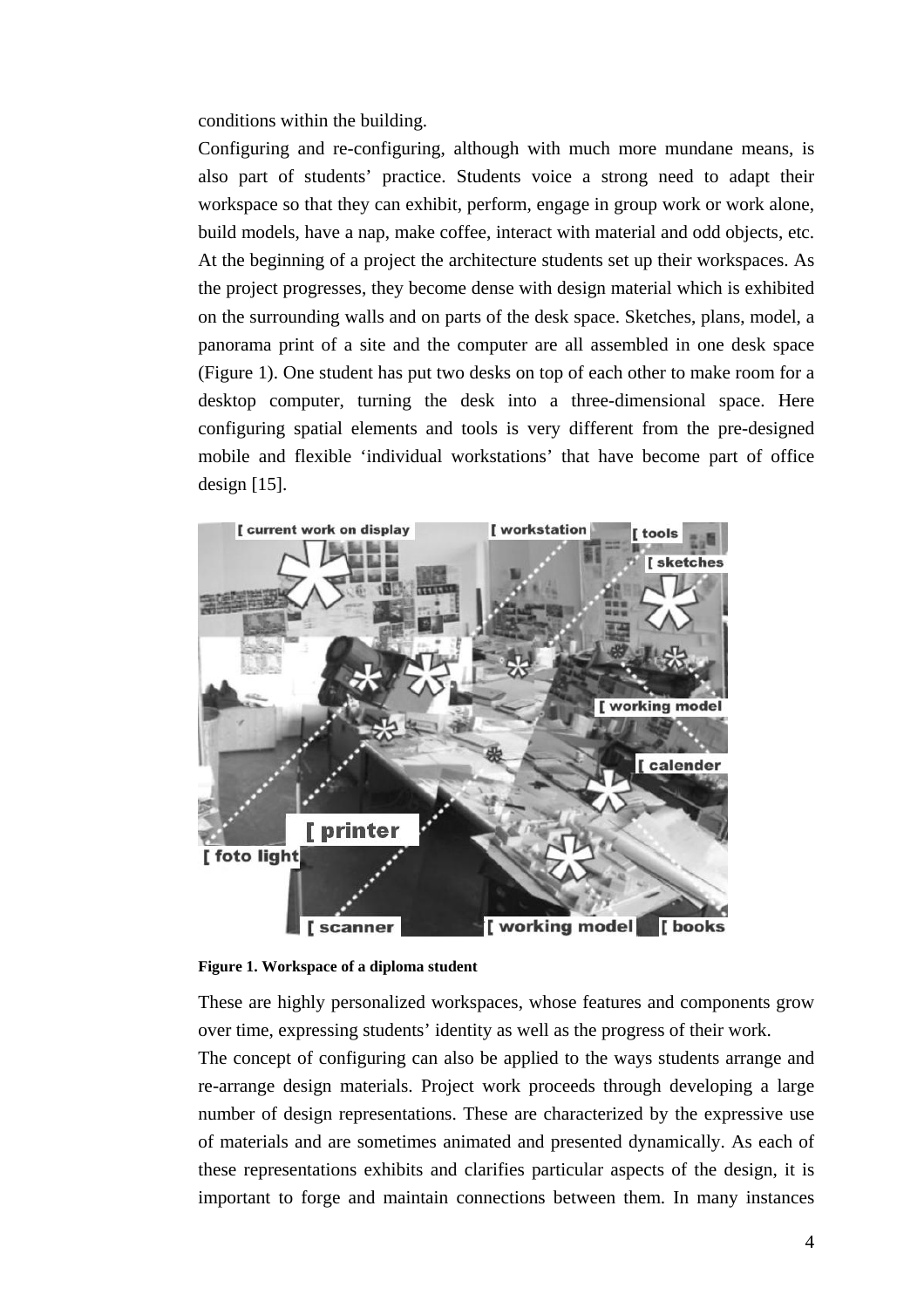students configure and re-configure design materials so as to read and re-read the configuration from different points of view and to be able to go back to a moment where a particular issue emerged. In the process of conceptualizing and detailing the design representations and their relationships change continuously. Arranging and re-arranging material in the work space is an essential part of this process, with the physical landscape of things on the walls and tables being in constant movement. This resonated with earlier findings on work practices in (landscape) architecture, where we argued that: "What emerges is that manipulating the presence and absence of materials and bringing them into dynamic spatial relations in which they can confront each other are not just a context or prerequisite for doing the work; rather, they are an integral part of accomplishing the work itself. *To manipulate the context is to do the work*. Typically, what is important is not just to create or change a document or other materials, but to do so in the presence of and in relation to others" [16].

Configuring as a practice is intricately linked to the fact that in evolving environments, such as the architecture class or the interaction design studio, the boundaries of activities are continually moving [17]. Our observations helped identify two meanings of configurability:

- Adapting a space to a diversity of uses and identities which is achieved through e.g., appropriating a space, personalizing it and configuring it in support of diverse arrangements, such as solitary work, group discussions, performing and presenting, building models.
- Configurations of artefacts within the physical space with artefacts changing their position in relation to others and different configurations being expressive of conceptual, chronological or narrative links between them.

Embedding digital media in physical environments cannot be simply understood as an extension of practices we observed in the physical world. Things need to be designed so as to support "the ability to improvisationally combine computational resources and devices in serendipitous ways" [1]. The following chapters examine several tangible computing prototypes with the intent to better understand the requirements of end-user configuration in mixed media environments.

### **Mixing Media in the Design Studio**

The first widely published examples of tangibly augmented environments made it clear that such environments are a much more complex mixed media setting than the preceding individual workstations [ 18, 19]. Hereby they also made it evident that a new set of building blocks have to provided to designers in order to let such environments flourish. Myers et. al argues in a review of past and present toolkits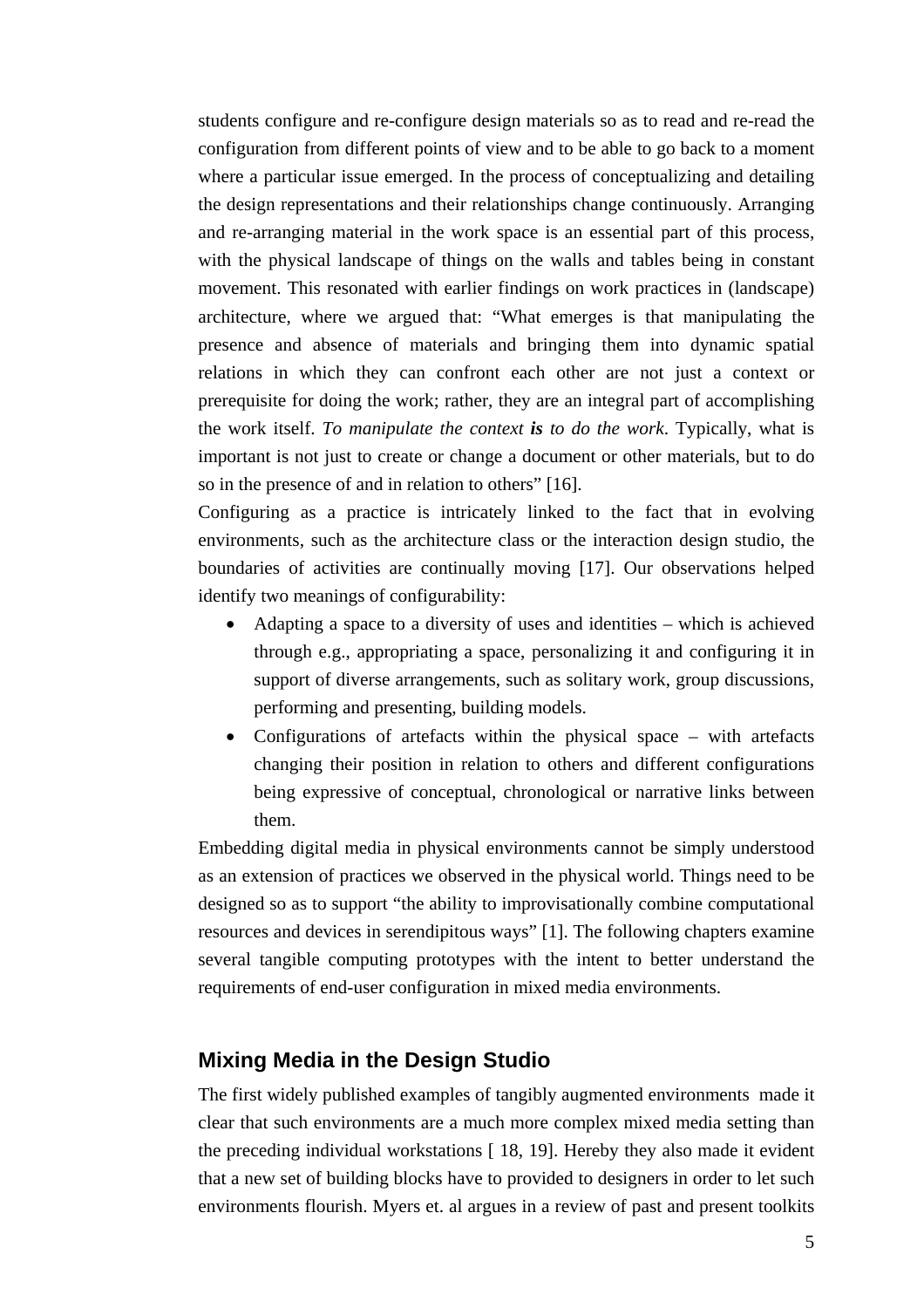that we probably have to operate in a very open field for many years to come. One of the obvious needs identifiable to day is however that the design material for leading edge augmented environments have to integrate hardware and software in ways that reflects the fact that the digital and the physical domains are no longer separated in these environments [20]. Greenberg and Fitchetts suggestion for a widget-like toolkit of Phidgets giving designers building blocks to control and combine the operation of basic interactional elements like contactors, servomotors etc. have in student trials resulted in interesting new examples of mixed media interfaces [21]. In a slightly different direction Ballagas et al. have developed a kit of generalized tangible interaction devices for an intelligent room making it possible to easily design more aggregate interactional systems [22].Strommen has suggested yet another type of toolkit linking computational agent behavior to an actual embodiment of doll-like physical artifacts that can be freely placed in the environment of use [23]. Of particular interest to us is the work on embodiment of electronic tags pioneered by Want et al. that embodies basic computational functionalities in border objects that can operate both as handles and as actual media in settings rich in both physical and digital media [24].

The problem with most attempts to provide designers with the components from which mixed media environments can be made is however that they still appear to be products of engineering labs. As pointed out for example by Djajadiningrat et al. tangibility may be new to computer engineers but it is certainly a well-known challenge to product designers [25]. Designers will need toolkits that opens up rather than seals off the embodiment of interactional components. Further more other voices from the designer community claim that even basic computational functionalities have to be made accessible and mouldable for exploration of the interaction designer [26]. There may be different ways to pursue the exploration of form and function of interactional elements. Hutchinson et. al report on a playful and experimental strategy of probing for new interaction experiences in the home setting by embodying basic technological possibilities in ways that can be grasped by collaborating families [27]. Although inspiring this approach has the limitation that the embodiment tend to become too casual and ad hoc to form the basis for a genuine genre of interaction design relevant for example in design education. In the *Atelier* project we gave design students the opportunity to explore and appropriate new combinations and linkages between digital and nondigital media in on-going projects. As in the work of Want et al we supplied them with possibilities to tie digital media to physical objects through the use of RFID tags. Similarly we provided them with simple applications for associating barcodes or particular manipulations of touch sensors to computational resources. Sensors, tags, and barcodes provided a simple way to associate media files with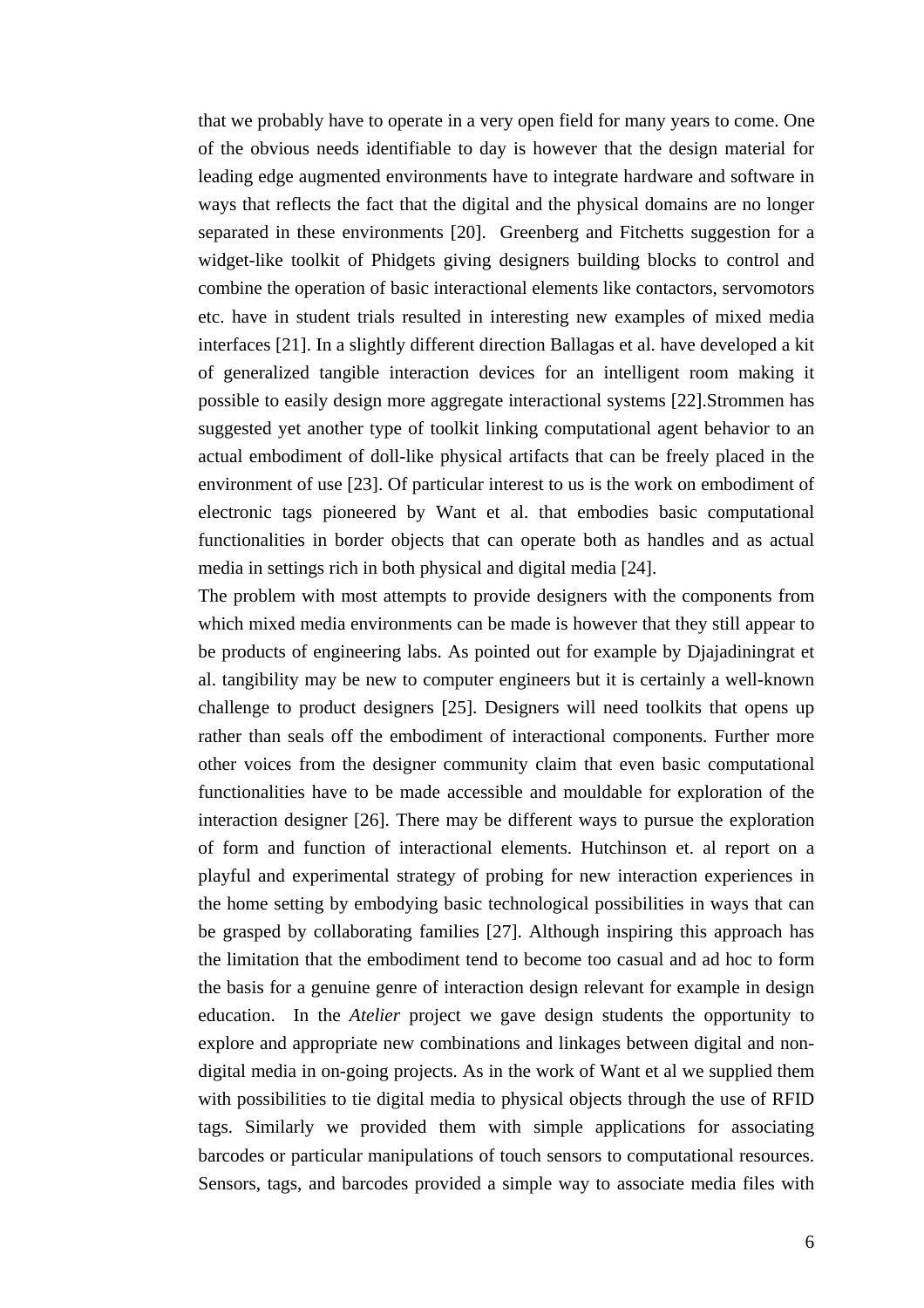the environment of space and objects. Associations of physical input, digital media and output could be edited and loaded through configuration tables that are stored in the database. Associating a physical input to digital media, can result in a diversity of configurations. For example the input component attached to a barcode scanner can be configured to read one barcode as input or a series of barcodes. Moreover, the media output can be configured to display one digital file or several in a row.

#### *Mixed media spaces: Sensors, tags, and projections*

Trials were organized at two sites: at the Master Class of Architecture, Academy of Fine Arts in Vienna, and the Interaction Design Studio, Malmö School of Art and Communication.. At each site groups of students (in each trial between 10 and 20 students in small groups) were carrying out their practical projects in the Atelier environment. The trials lasted between two and four weeks. The results of the first cycle of trials were different configurations of physical inputs and digital outputs, and a variety of projection set-ups. Students came up with a wide range of ideas of how to integrate interactivity in physical objects. They used the space as a resource, e.g. by re-creating elements of remote places in the studio. Multiple projection surfaces were arranged through "bricolage" in the space. Students used barcodes for creating associations between media files and parts of a physical model of a building. In Figure 4 (left) the site represented by the model is a large garden with fruit trees and an old house. The students animated the model with sound and projected of images of interiors, of the old house, and of different perspectives onto the surrounding garden. Touch sensors were also integrated in parts of models (Figure 4 right) to create interactive models or navigation artifacts for presentations.



**Figure 4. a) barcodes placed onto models, b) touch sensors integrated into model**  In preparing a project presentation one of the architectural students plotted out her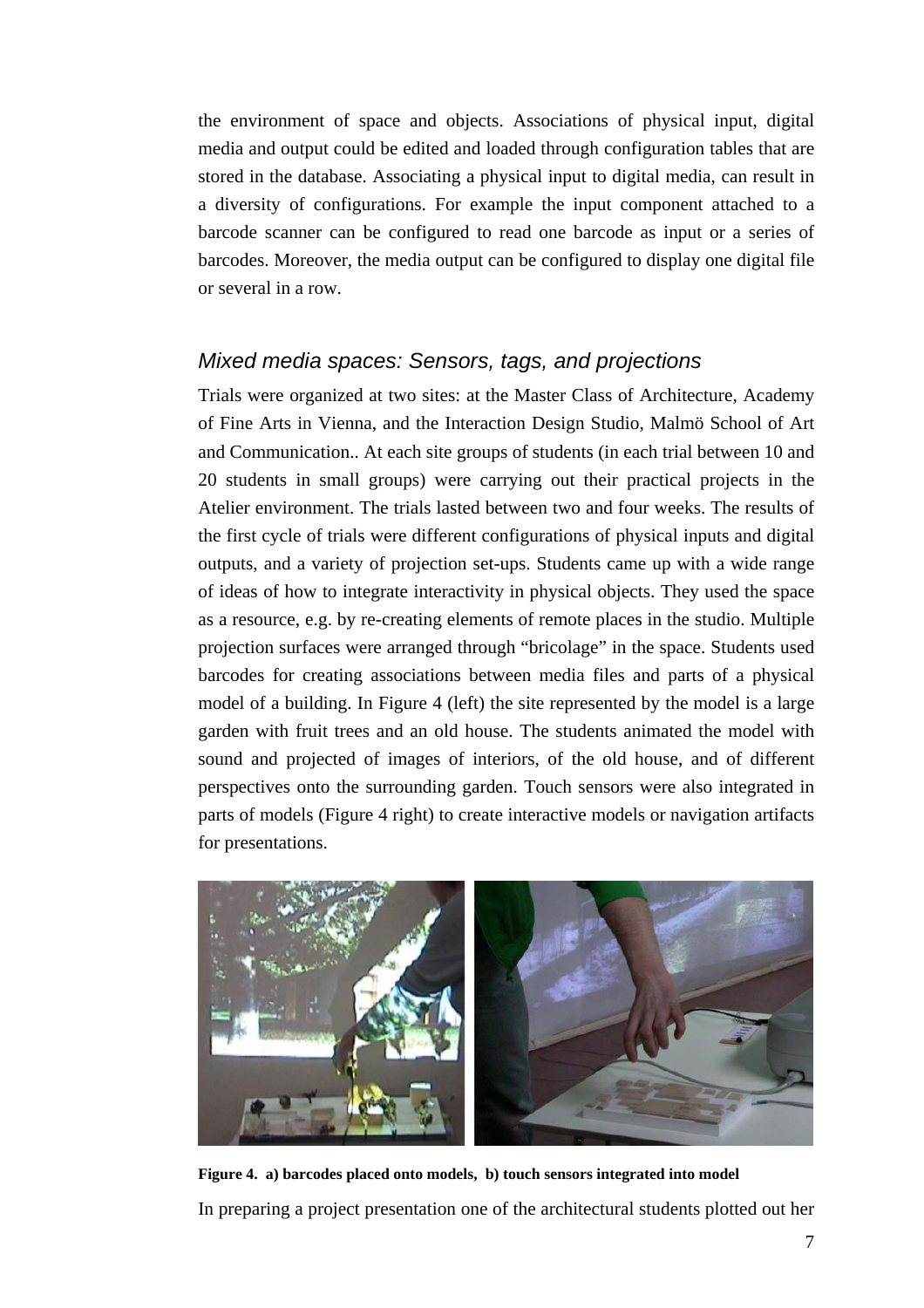CAD plans with barcodes on them. In one of her printouts she had integrated the barcodes into a diagrammatic representation (Figure 5 in the right corner). She presented her work using multiple interactive artefacts that triggered the playing of sound and visual media on a projected screen (Figure 5 up right). Barcodes were integrated into posters, which displayed plans and diagrams (Figure 5 up left). A physical model of the section of the stadium was made interactive with touch sensors (Figure 5 bottom).



**Figure 5. Configurations of sensors, artefacts, digital media and projections** 

## *Configuring Spatial Elements*

The use of multiple projections invited students to use the space as a resource. Students arranged their own projection set-ups, such as for example the student who projected images of two residential buildings with two beamers onto double layers of cloth, which he arranged in the curved shapes of the buildings. He visualized the transformation of the balconies into seating arrangements for viewing a soccer game in the space in-between, performing these changes while the class was watching. The detailed plans of his interventions in the buildings were projected onto the space between them (Figure 6). The students recreated aspects of a remote place, by for example using projection screens and hanging posters in the shape of this place.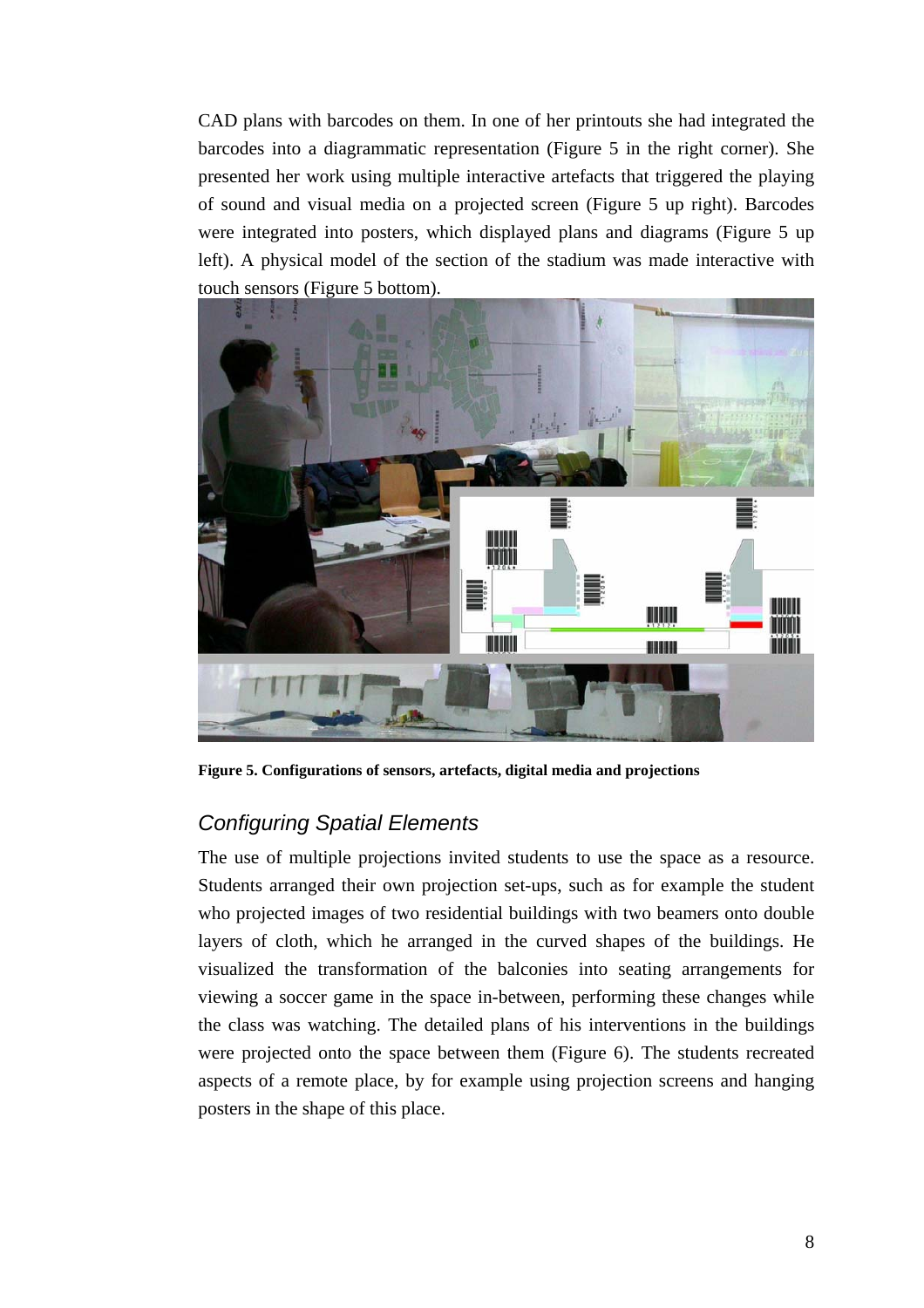

**Figure 6. creating spatial elements with projections** 

One of our interventions in the physical space was a grid in support of configuring the workspace for different activities (Figure 7). The grid facilitated isolating smaller partitions of the room to be used for smaller groups and installing diverse projection-set-ups. Most importantly, it supported students in furnishing their project spaces in whatever way they wanted and in re-arranging them, whenever activities changed. These arrangements could be performed in a varied topography in the space, with the possibility to experience things from above or below.



**Figure 7. Physical infrastructure for projection spaces** 

# *A new multimodality in design representations*

The design students' experiments revealed to us the importance of supporting the spatiality of configurations. Students created immersive installations by arranging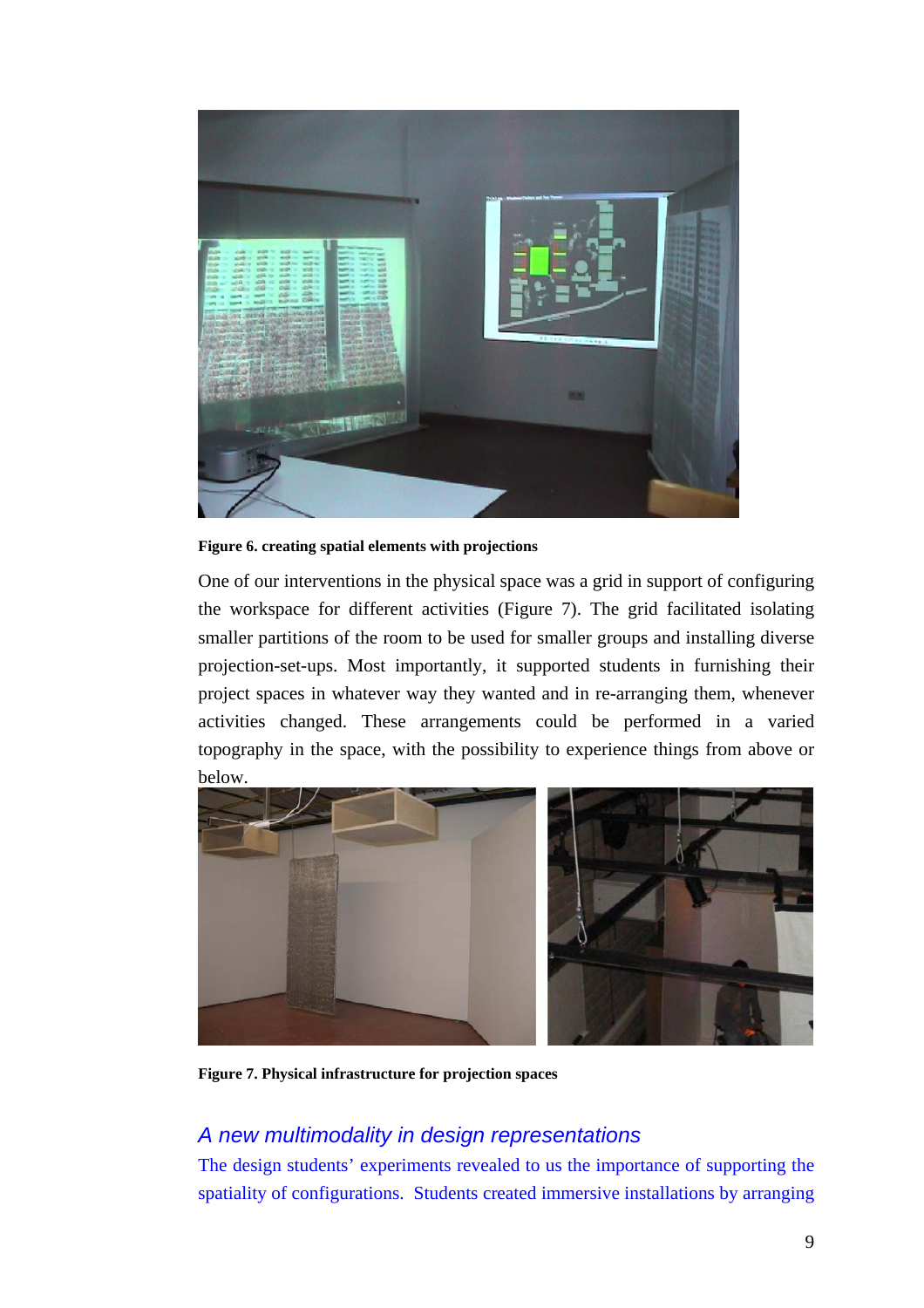projections spatially and they introduced a new multimodality in their representations where different media were explicitly connected: the physical model through touch sensors, the barcodes printed in posters, tags in cards, all were connected with pictures, sounds and video on multiple projectors. New hybrid forms of design representations emerged in the work of the students mixing issues of scale by shifting between for example plan drawings and fullscale imagery. Also the possibilities to mix static and dynamic representations were explored in projections of live images on scale models.

Tagging physical models or drawings with barcodes associated to digital media was particularly popular. This bears similarities to the use of barcodes on papercards to activate digital presentations as suggested with the paper palette [28]. But unlike the paper palette the students did not develop their use of barcodes for a pre-formatted type of presentation like a power point show. Instead they integrated barcodes as a graphical element in their drawings and plans and they adopted stage like practices of projecting images often on to nonstandardized surfaces in order to convey particular immersive perspectives on their project.

Both physical and digital materials were collected and explored during the students design work in a variety of ways. Digital images collected on field trips were used for projection on various mock up materials and images could be used both for establishing a context or for capturing particular interesting textures. In this way new constellations of physical and digital material were concurrently sought for involving re-linking and re-tagging materials. In the first trial this was poorly supported by the technology we provided the students with, as they were not able to make such re-configurations on their own.

In general the experiments indicated that design work in mixed media environments provided the students with a new and rich setting for exploring truly mixed media representations where the most promising results were obtained when digital and non-digital materials were forged together into new hybrid objects often with dynamic behaviour. The use of tags and sensors to invoke digital media meant that existing practices of sketching and modelling with physical materials were enhanced without having the students to switch to GUI type interfaces.

Even if the students experiments were promising, it also became clear during the evaluation sessions that the students found it difficult to work with the environment we provided. Students lamented that they had to adjust projectors and surfaces every time they started working again after another group (tape was used to mark position and height of projectors). They complained about the complexity of coupling digital and physical configurations. They also found it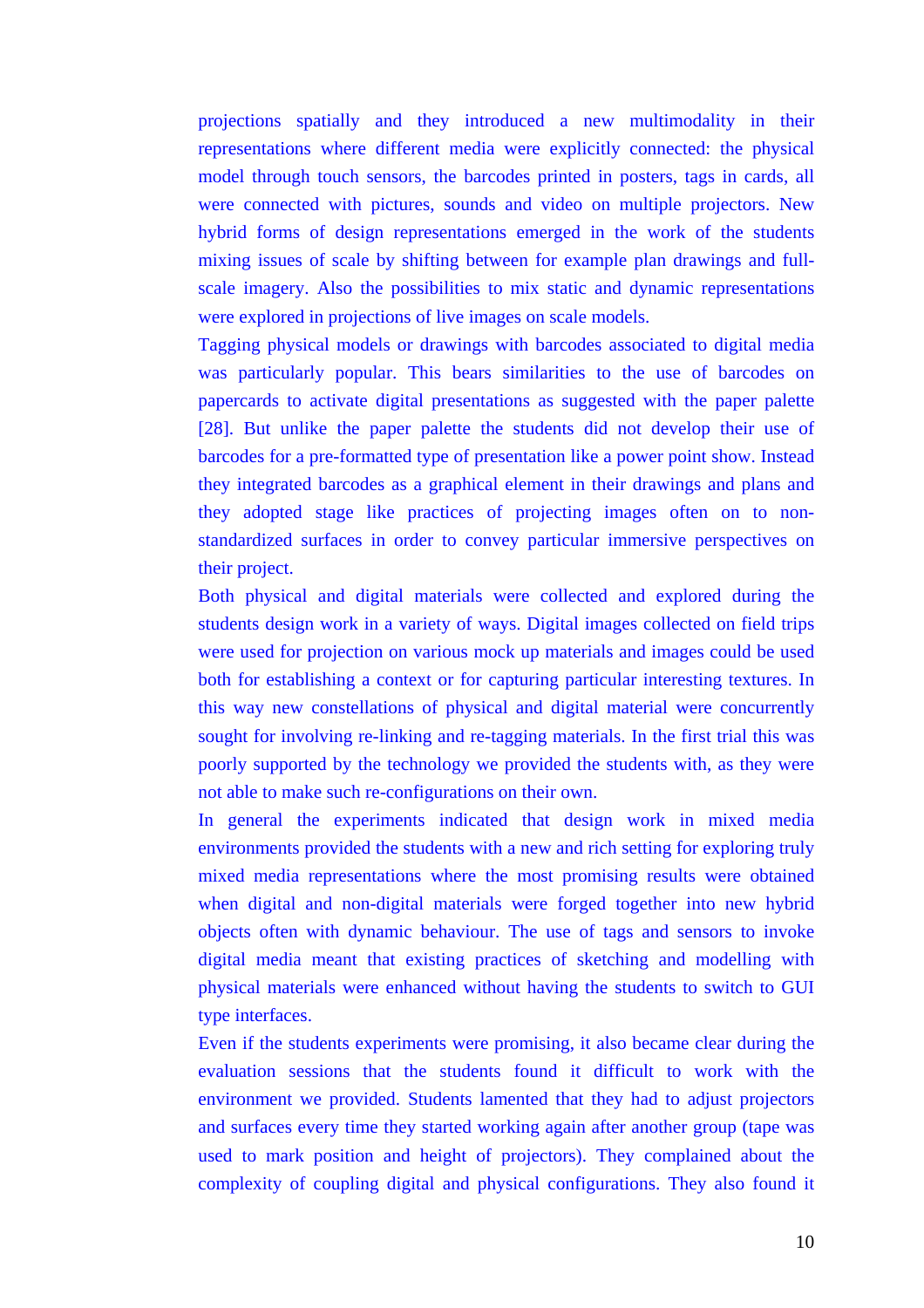problematic that several weeks of work remained distributed in the environment and were not easily portable outside the environment, and could not be documented properly in their portfolio of projects.

In a second round of trials we addressed these problems by developing prototypes that provided basic formats for collecting, configuring and documenting mixed media representations. We made available more complex applications to mix physical and digital objects, physical infrastructures supporting configurations of space, and configurable furniture. A section describes the "Tangible Archive", configurable furniture we used in the trials of the second cycle. The section entitled "Mixed Object Table" describes more complex applications we developed to mix physical and digital objects.

### **A Tangible Archive**

When designers work they collect inspirational materials in different media. This collection of materials forms an important resource base for much of the design work. As we have already mentioned designing can be seen as a kind of bricolage where different materials are brought together to explore and envision design possibilities. Some of the authors have in a previous project written about the problems in organizing digital materials in ways that facilitate a designerly exploration, and have suggested the 'Wunderkammer' as a metaphor for such collections [29]. The problem encountered when working with mixed media representations is even more urgent if the availability of collected materials cannot be made tangible in the design environment. In the initial trials with design students we provided them with a tagging of selected design materials, but as already mentioned it became a major obstacle that the collection and storing of these materials depended on our support. Further more some of the most promising experiments made by the students involved setting up and exploring dynamic immersive environments for their design representations often in scale 1:1, and in doing this the students found it tedious and often too difficult to sketch early ideas in this way.

To overcome this problem we developed together with a group of master students, what we called the *Tangible archive*. The Tangible Archive can be seen as a configurable working area where designers can store, organize and manipulate design material in different media gathered for a particular project or set of projects. The basic principle is as in the earlier experiments to use tagging of physical objects as a way to connect to digital material and computational resource, but in the archive with an emphasize on providing components and configurable component assemblies that embody more general affordances and interactional schemes. As Grönbäk we search for components that can form the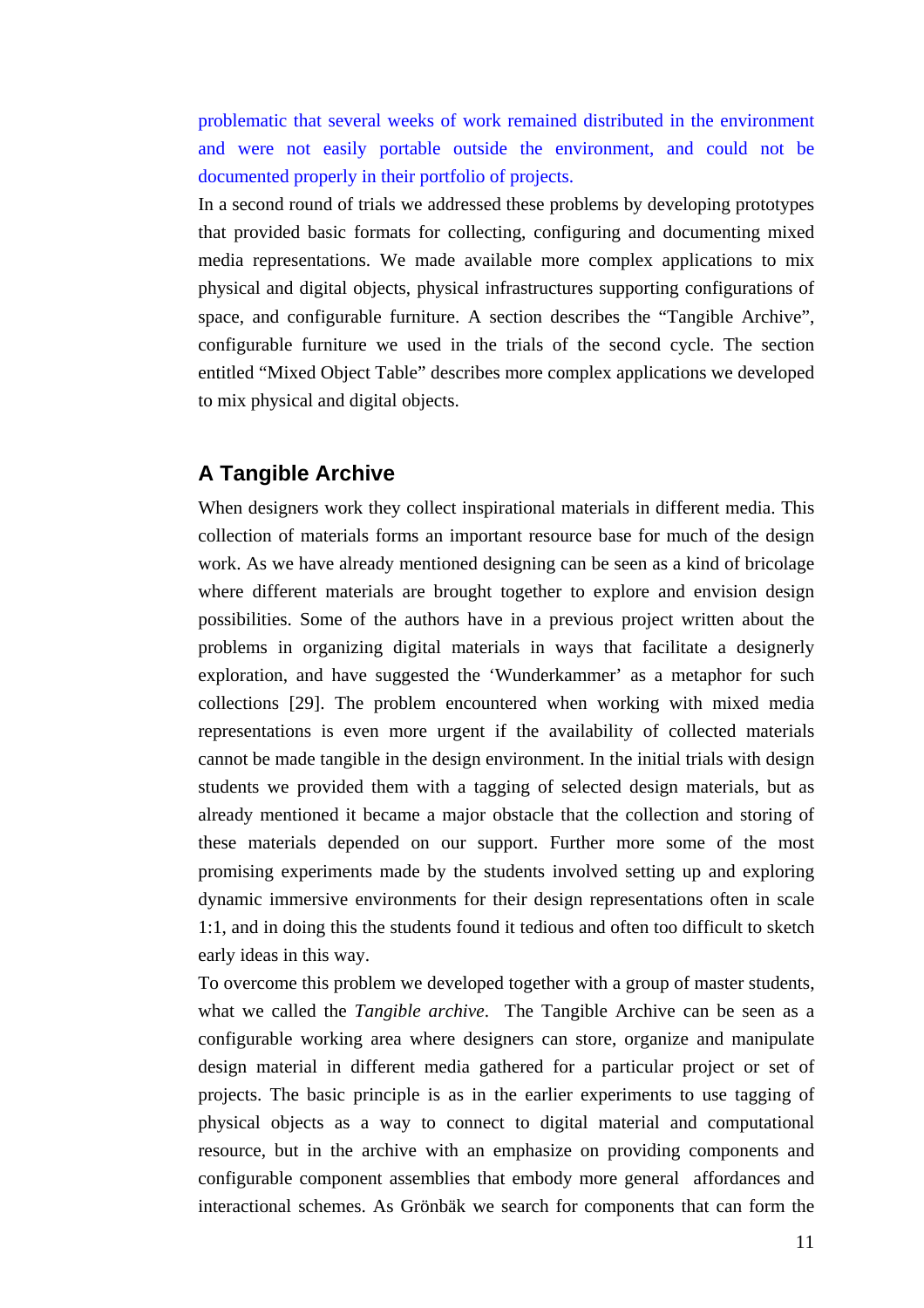glue in mixed media objects and extend our conception of hypermedia as well as provide a basis for new configurations of the design environment [30]. Our goal was however not to accomplish new types of augmentation that can provide a new tooling of conventional design practices as demonstrated for example in the Workspace project [31]. For us the Tangible Archive is not meant to be a fixed setup but rather a collection of design patterns from which the design students can gradually transform their collected design materials into exploratory full-scale mock ups.

We were apart from the work already cited on tagging, inspired by the mediaBlocks project by Ulmer et al., where an environment for manipulation digital video can be prototyped by a combination of container type media blocks and appliance-like manipulators [32]. But unlike Ulmer et al. we did not want to target a particular kind of media manipulation. We wanted on the one hand to provide a very open frame for exploration of design materials. On the other hand we attempted to provide the starting point also for interaction semantics somewhat in the direction of the concept of DataTiles suggested by Rekimoto et al. The DataTiles provide a basic set of interaction semantics combining the (designable) physical form of tiles with an (exemplary) systemic scheme for how tiles can be combined to form more complex interactional patterns [33]. We did not take it as far in terms of emergent functionality, but wanted also to address issues of physical embodiment.

In the first version of the Tangible archive developed by a group of master students, a bookshelf with trays could be filled with physical objects tagged with RFID tags. One or more digital files were associated to each tagged object, and interaction points equipped with tagreaders made it possible to display or print digital material associated to the tagged object placed on the tagreader. What commands were executed depended on special tagged command cards placed at an additional tagreader. The command cards also made it possible to copy and delete digital material from the tagged objects. Finally a digital camera was associated to the archive to enable users to add new digital material to tagged objects. Compared to earlier student experiments we found that this group in a more generic sense had been able to take advantage of affordances of the physical environment, like organizing tagged objects in particular trays. They also made concrete embodiments of mechanisms for connecting, displaying and copying digital materials associated to physical objects. As a finished design the technologies used may not be the final choice, but we here had an example of a student group who had been able to go through a design process gradually turning the technologies they had available into a design which made use of the possibilities of the mixed media environment we had made available to them.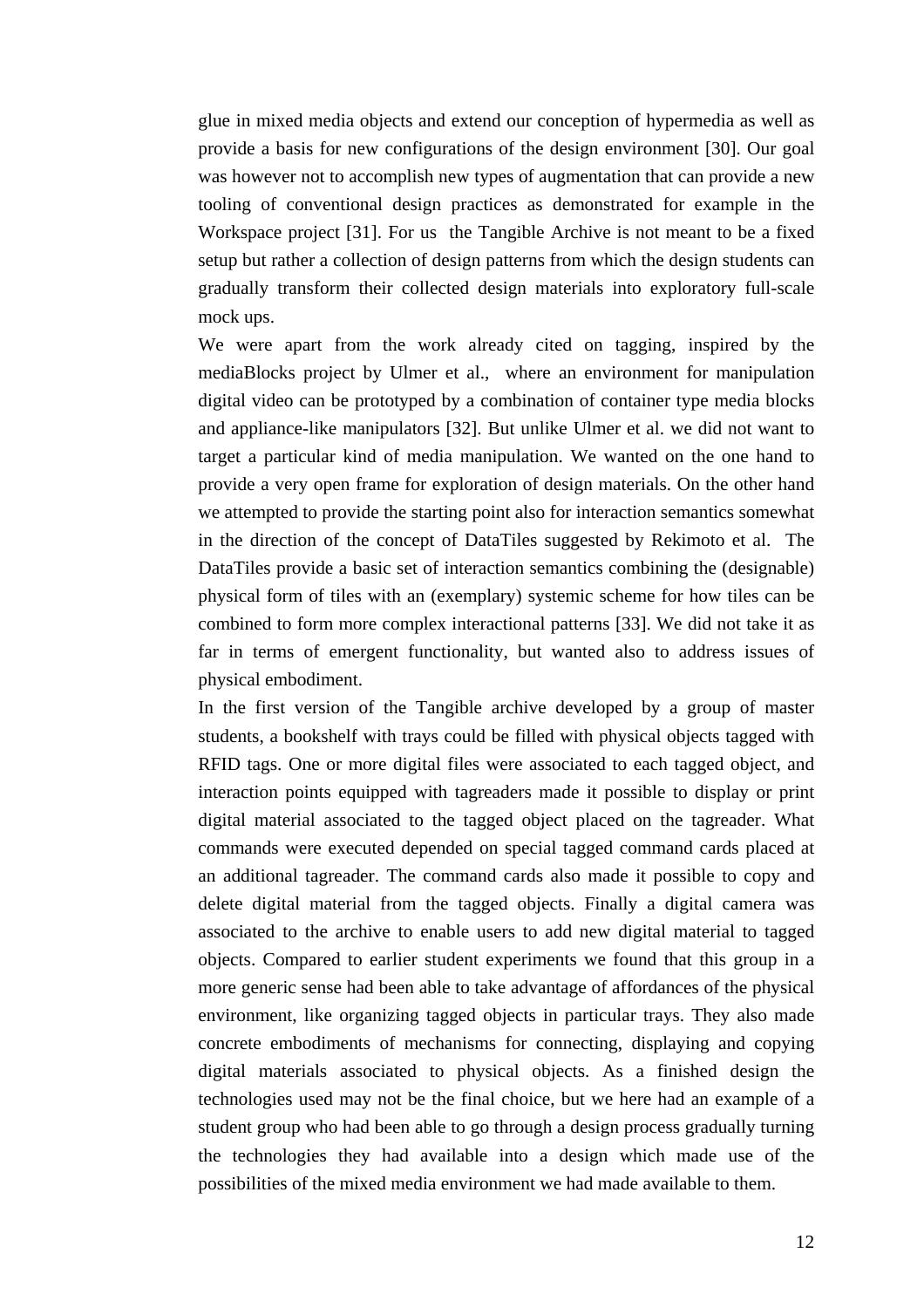In our research group we developed the concept further to see if we could use the tangible archive both as a family of design patterns and as a concrete toolkit for other design students to work with. We saw the tangible archive as consisting of an overall pattern for keeping and organizing collected material that may eventually be turned into mock ups of a final design. We suggested to the students to start their work by establishing this pattern as an actual literal storage for the materials they collect on field trips etc. Then on a more fine grained level the archive consists of other patterns that we labelled *zones.* A zone is an area in the tangible archive, which combines a set of input and output devices such as tagreaders and projectors in order to accommodate certain activities such as entering or organizing material. Finally we developed the first steps towards a collection of interaction semantics for individual *interaction points,* that could also form the starting point for design patterns.

Practically the *Tangible Archive* consists of physical objects such as models, material samples, pictures or 'objets trouvés', and digital files organized in a Hypermedia database, either as individual files or hypermedia documents or projects. The physical objects are linked to the digital files by either barcodes or RFID tags. The basic principle is that every digital file is associated to a physical object. The *Tangible Archive* has as a minimum an organizing zone, where digital media associated to the physical objects can be displayed and copied, and an entrance zone where new digital materials can be entered and linked to physical objects. The archive frame (Figure 7) is built up of modules 48x48 cm of either plywood, transparent Plexiglas or semitransparent Plexiglas (for projection), all 4 mm in width. The modules can be combined to form cubes, shelves and vertical or horizontal working or projection areas, in a scale appropriate for working in scale 1:1 according to the needs in the project. Modules are joint together manually by readymade joints.

By supplying the students with such a practical building kit we wanted to ease the process of transforming the initial archive into relevant stages for exploring and presenting design ideas. For the zones we prepared special plates with holes for placing input and output devices and the individual interaction points could be moulded on top of a set of basic building elements consisting of small tagged objects (to be connected to other objects) and matrices for the plate wholes to signal which objects could go where. The underlying technology including the infrastructure and hypermedia database was the same as in previous experiments.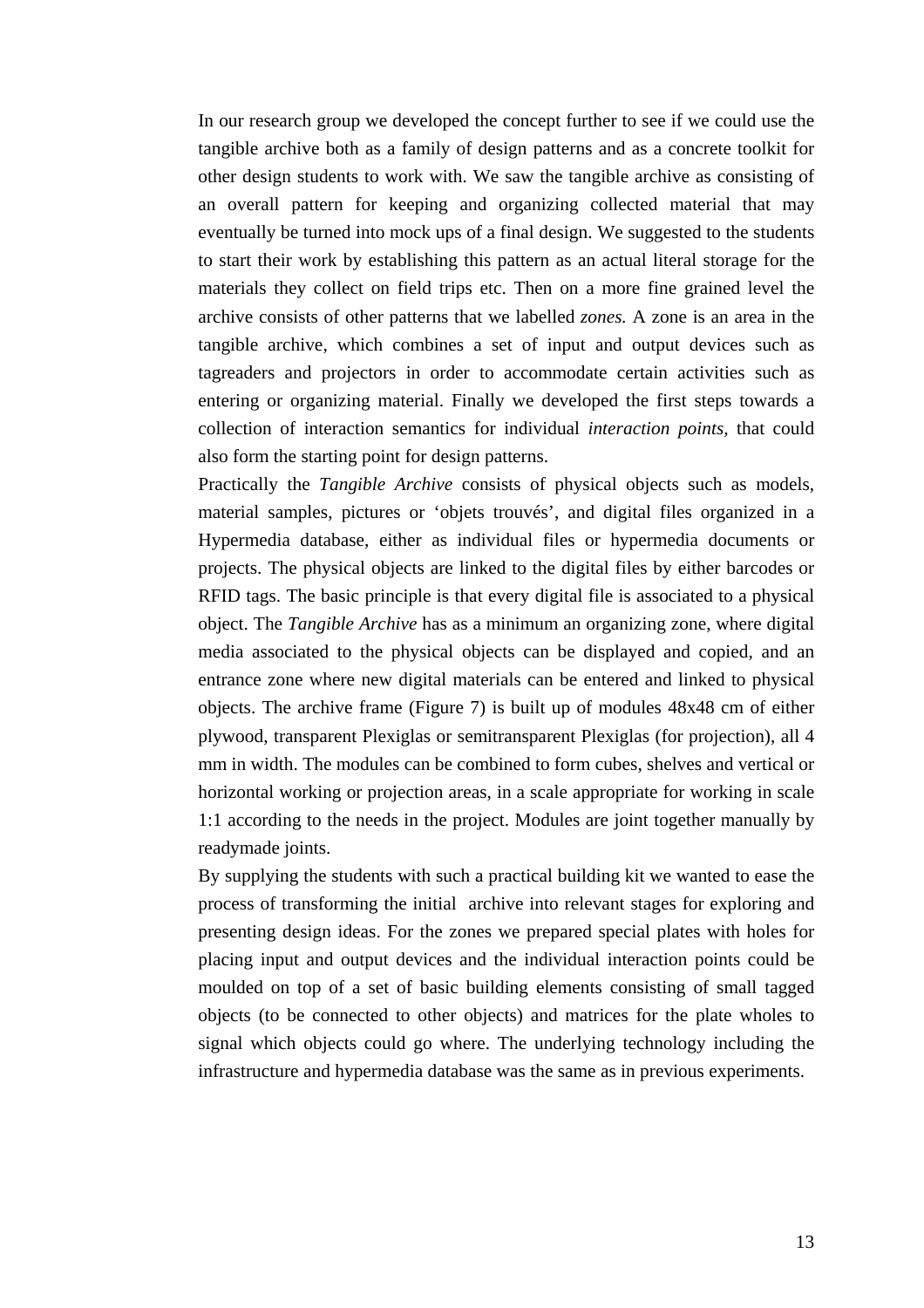

**Figure 7. The tangible archive as it was shown at an exhibition in Ivrea** 

### *Basic interaction principles – tags and tag readers*

In the archive digital media associated to physical objects can be displayed and manipulated by moving the tag on the physical object to a tag reader. The resulting action depends on the configuration of the tag reader. In the archive all RFID tag readers are placed stationary in the archive to form pre-configured action spots, whereas barcode readers are used when digital media must be invoked where the barcodes are placed.



**Figure 8. Tag reader integrated in the furniture (left); building different forms of furniture with modules (up right); the configurator deck of cards (down right)** 

Physical objects tagged with RFID tags are in the archive associated to what we call a *carousel* of digital media (corresponding to a hypermedia document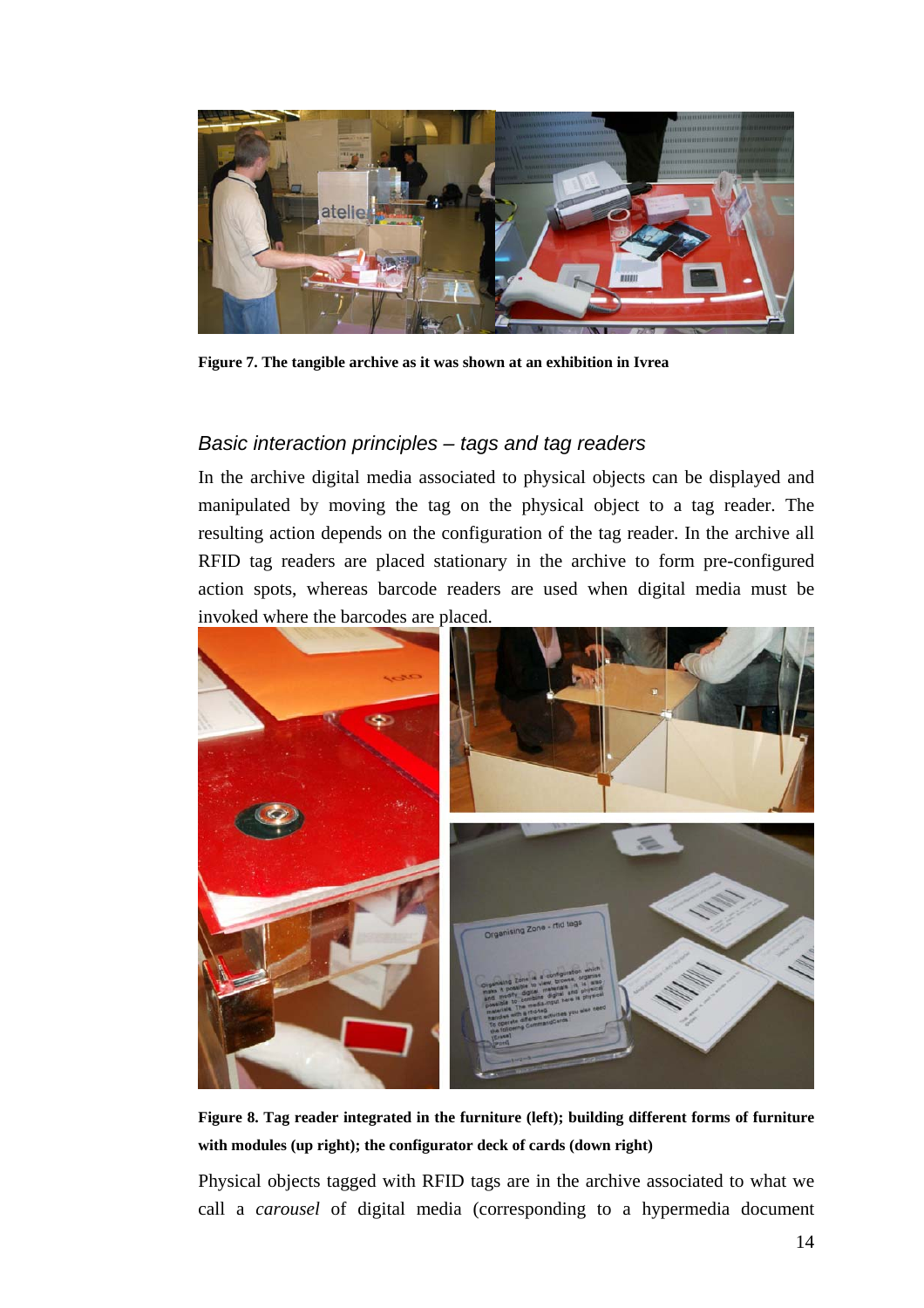optionally consisting of more than one file). The action associated to a RFID tag reader will be active, as long as the RFID tag is placed on the tag reader. Physical objects (such as print outs with thumbnail pictures and barcodes) tagged with barcodes are in the archive only associated to one digital file (corresponding to an object in the hypermedia database). The action associated to the barcode will be active until a new barcode is red by the barcode reader.

#### *Entering new materials in the archive*

There are two types of entrances to the *Tangible Archive*, which makes it possible to bring in new digital media (new digital media may also be generated in the archive by manipulating other media but this is not covered here).

The *drop-entrance* is a dedicated work zone where media from USB enabled devices such as digital cameras can be entered by connecting the device and placing a RFID tagged object on an associated tag reader. The device is treated as an external hard drive and the files on the drive are stored in the hypermedia database and associated to the tagged object as a carousel of files. These may later be copied (or deleted) and manipulated in other zones.

The *email-entrance* is a dedicated work zone made tangible by a printer printing barcodes (possibly also with thumbnail icons). Emails with attachments emailed to a particular address will be parsed by the email entrance service so that individual media files (possibly with meta information) are associated to individual barcodes. The files may later be copied (or deleted) and manipulated in other zones.

#### *The configurator deck of cards*

The archive may be used by several people at the same time. A part of the archive reserved for one particular activity is called a *k zone*. The most simple zone consists of two tag readers and a display. One tag reader identifies, which media should be displayed/manipulated, and the other tag reader offers the possibility to copy what is displayed to the tag placed on this tag reader. There may be a number of different ways to display media. They can be in different form, like visuals or audio. Media in for example a carousel may be displayed sequentially, by placing and lifting the tag from the tag reader, or superimposed, by displaying all media in the carousel or from different carousels simultaneously. In order for the people using the archive to be able to configure it according to their needs, a configurator deck of cards is provided for each possible type of work zone. The deck of cards has an individual card for all the components that can be combined. The card does not only represent a specific piece of hardware (like a tag reader) but also an associated service (like display sequentially). The cards are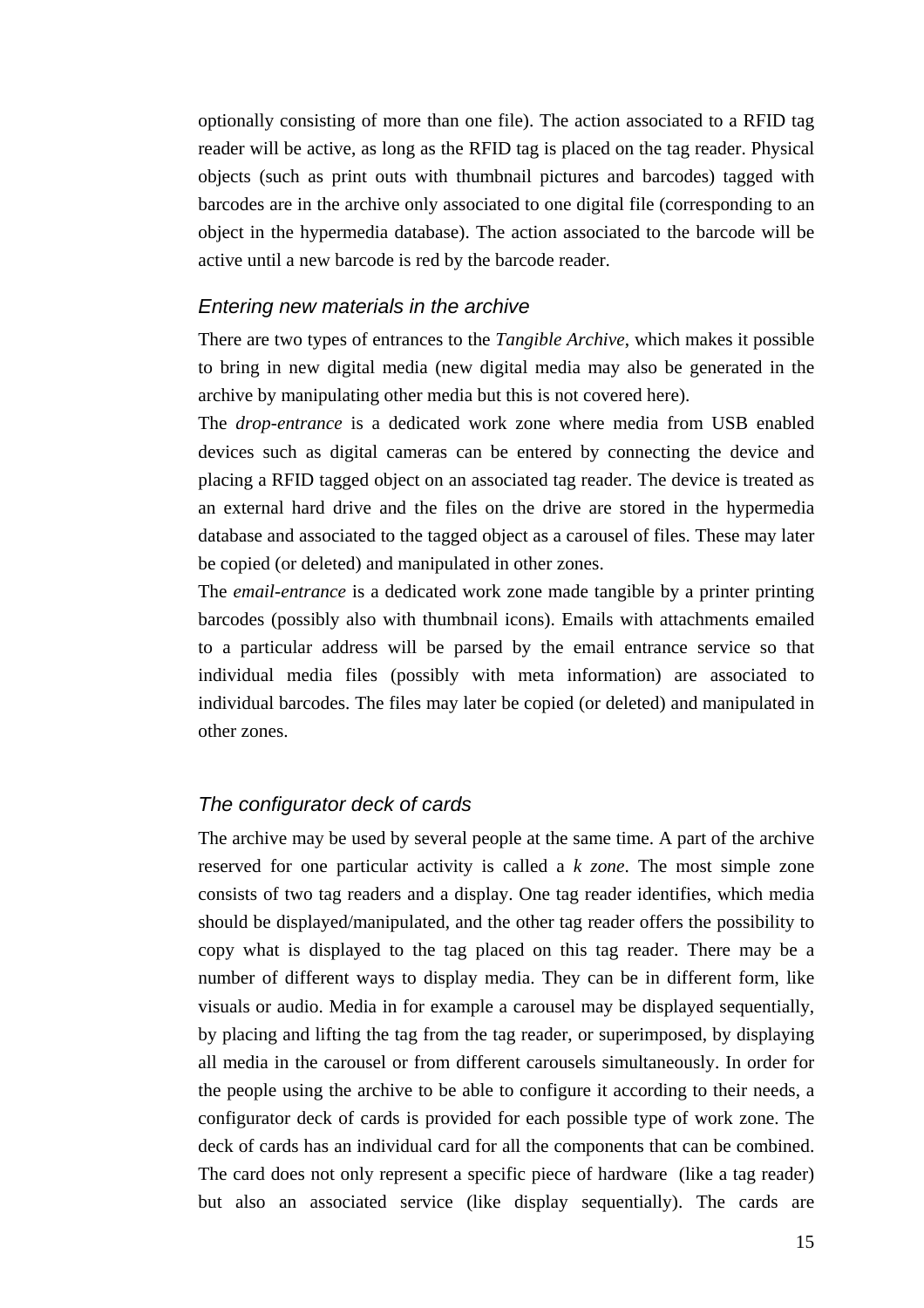graphically designed so that they when placed on or close to the physical component gives a direct indication of the configuration. Each deck of cards also has an overview card briefly stating the function and interrelations between components. At a later state the configurator deck of cards can be used for dynamic configuration of the archive. Barcodes on the cards and on the hardware can be subsequently red by a barcode reader to invoke the configuration.

#### *From Archive to mock up*

Design students worked with the tangible archive in a two-week design workshop. During the workshop the student worked in groups to explore what we called semi-public places (a public library, a playground in the city gardens and café's on a public square) and they were asked to design an interactive installation that conveyed what they found to be interesting qualities of the places they had studied.

They made video, audio and still image recordings of the places they visited and they collected physical items from the area. After an introduction to the tangible archive they build a first version of the archive for the collected material.

The students used the archive frame to set the scene for exploration of their material. The group working with playgrounds made a table-like archive where collected digital material were connected to tagged leaves gathered in a heap in the middle of the table. Images and videos could be displayed on a sphere mounted above the heap and people where supposed to sit on the floor in a circle around the heap. The group working with café's created a closed cinema-like space where one could wander along the café's. The group working with the library build a counter-like structure using barcodes and barcode readers in ways similar to the way library staff register books.

As the groups continued their work they experimented both with the physical frame and the interaction zones to try out ideas. One group was particularly interested in the e-mail entrance and the possibilities to use this in connection with a public billboard for buying and selling stuff between people in the city. Like in the original version of the tangible archive they made it up to the people actually present in front of the bill board to pick up announcements e-mailed to the board from the printer and put in on the board. The announcements were printed out at the board with a barcode connected to additional contact information. Another group originally working with the heap of leaves made a variation of a display zone where two people placed with some distance to one another had to collaborate to puzzle together four pieces of an image when each of them only controlled two of the puzzle pieces.

In general we found that the tangible archive made the students able to work in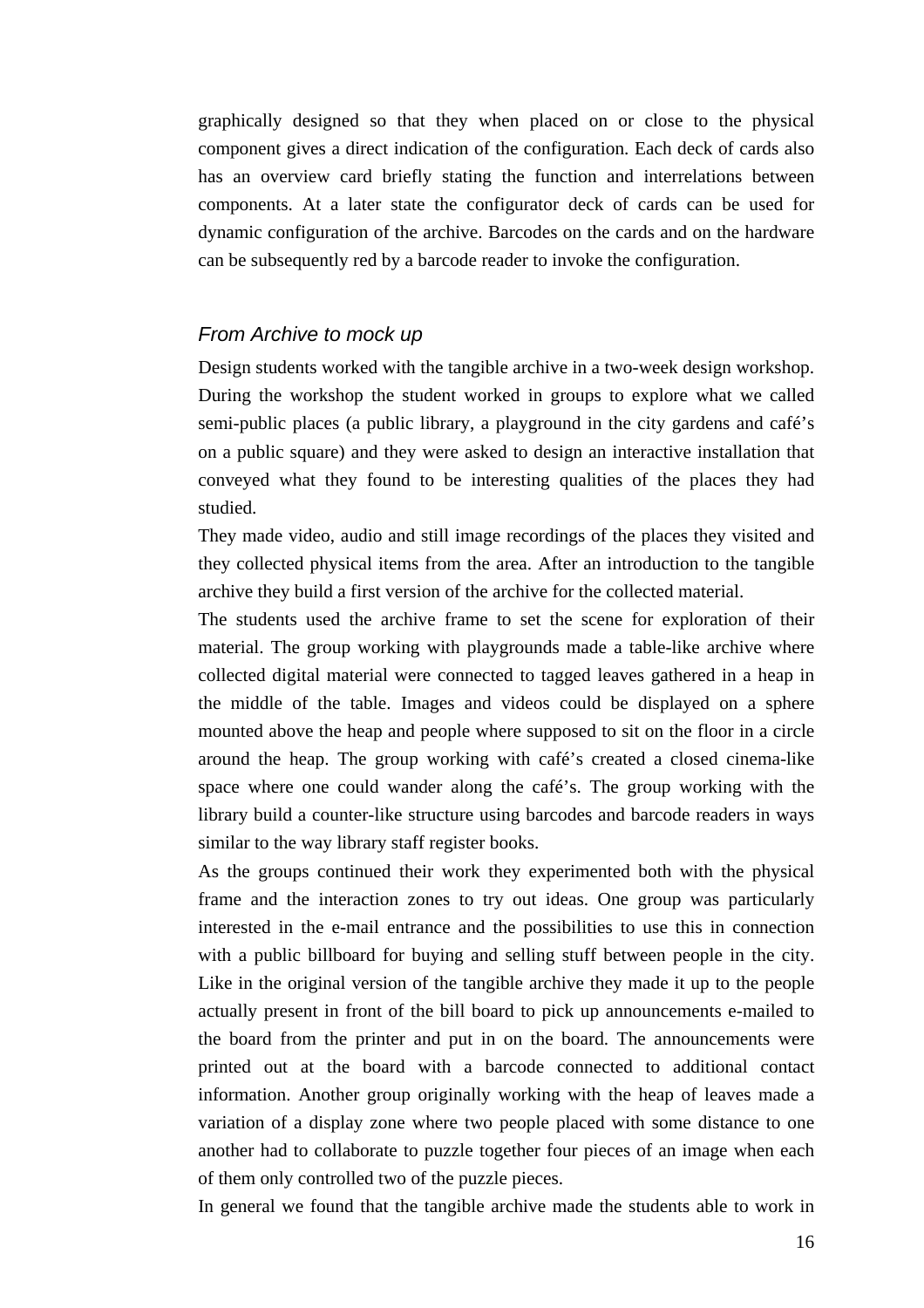quick iterations with full-scale mock ups of interactive installations. The students tended to make smaller variations of the zones we had provided for them. They did not develop conceptually new zones (even though we encouraged them to do so), and even with the set-ups we had demonstrated to them they tended to work further with those that they already had a familiarity with. For example we found that the students preferred working with barcodes and barcode readers rather than with rfid tags. Even if this to some extend may be explained by the fact that the barcode technology in our setting was more reliable than the rfid tagreaders, we found that the rfid tagreaders and tags also in the students view where more difficult to embody in their design without considerable efforts to develop appropriate interaction schemes.

#### **Mixed Objects Table**

Where the tangible archive and its exploration in the student trials addressed the design students practice of working with mock ups in scale 1:1, the initial trials also showed a considerable interest among the students in working with mixed media in connection with table-top scale models. Already in the first trials the architect students used digital imagery to capture and work with a visual texturing of physical 3d models. For the second round of trials we wanted to facilitate this way of working further by providing a more elaborated setting for work with table top models. Others have been working with augmentation of table-top models. For example Underkoffler and Ishii have suggested a luminous-tangible workbench where calculations based on visual tracking of the physical model in made tangible by projection of shades indicating for example noise levels or sun shade in the surrounding of the modelled buildings [34]. Hornecker et.al have been working with similar set-ups where digital technology is used to keep allignment between a digital and a physical 3D model [35]. Our purpose was however not so much to invoke computational resources for calculation or relate to digital models, but rather to enhance the manipulation of the direct visual appearance of the physical 3d models. Work in this direction has been carried out by Bandyopadhyay et al [36] and by Raskar et al [37] emphasizing the visual possibilities in overlaying physical models with projected digital imagery. Their work does however not in the same way as ours take its starting point in the way design students normally work with table top scale models.

For our purposes we developed the *Mixed Objects Table*. It is a table with a semitransparent glass table-top which is a projection screen. A mirror is mounted underneath, making a back-projection system. Users can combine the table with different projection set-ups. In the *Atelier* space at the Academy, for example, several movable large-size projection screens are available. Those screens can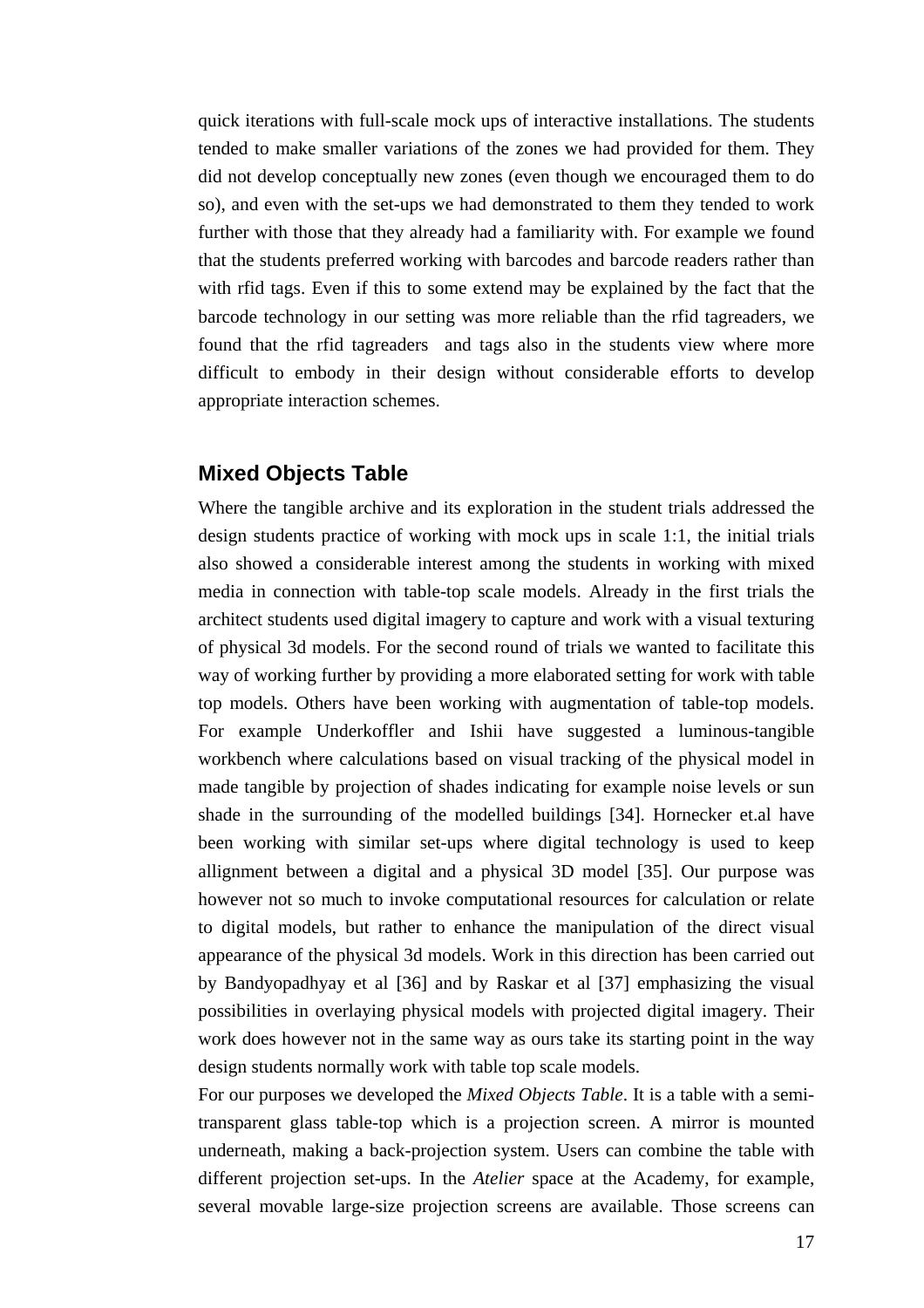enhance the table projection. Moreover, the *Mixed Objects Table* can be coupled with the *Texture Brush*. The Texture Brush is a tool ,which makes it possible to "paint" objects, such as models or parts of the physical space, applying textures, images or video, scaling and rotating them. The texture brush uses a real brush, but a virtual "paint". Finally, ARToolKit [38] optical markers can be used in the *Mixed Objects Table* environment.

#### *Table and projection set-up*

The table itself is a movable (it is equipped with wheels) piece of furniture with an integrated mirror. Two tag readers and sockets for USB devices, e.g. for web cams, a scanner or a printer, have been integrated into its frame. The table can be easily adapted to different uses. The simplest one is playing media by projecting them via mirror onto the table. Projecting the desktop turns the table into a workspace, with the peripherals being directly attached to the table. Furthermore, it can be personalized, in a way which resembles Naoto Fukasawa's, design 'personal skies', which has "two elements, a chair that adapts chameleon-like to the clothing of the user, and a means of personalizing the work environment by projecting a personal ceiling above the desk (it could be an image of the sky in a choice of season or weather conditions, or of the home), sending a customized message to the rest of the office like a screen saver" [15]. At the Academy students use the table for experimenting with objects, such as scale models, in a projected environment (Figure 9). More complex set-ups include additional projection screens. Surrounding the table with various projection screens hanging on the grid, enhances the simple projection set-up, and invites the students to experiment further. The most complex setup, explored so far, is using the table with surrounding projections and texture brush simultaneously.



**Figure 9. The** *mixed objects* **table left Projecting a CAD plan onto the surface of the table, right two tag readers and one of the USB slots with attached webcam** 

*Texture Brush and tag reader: run-time configurability of textures in*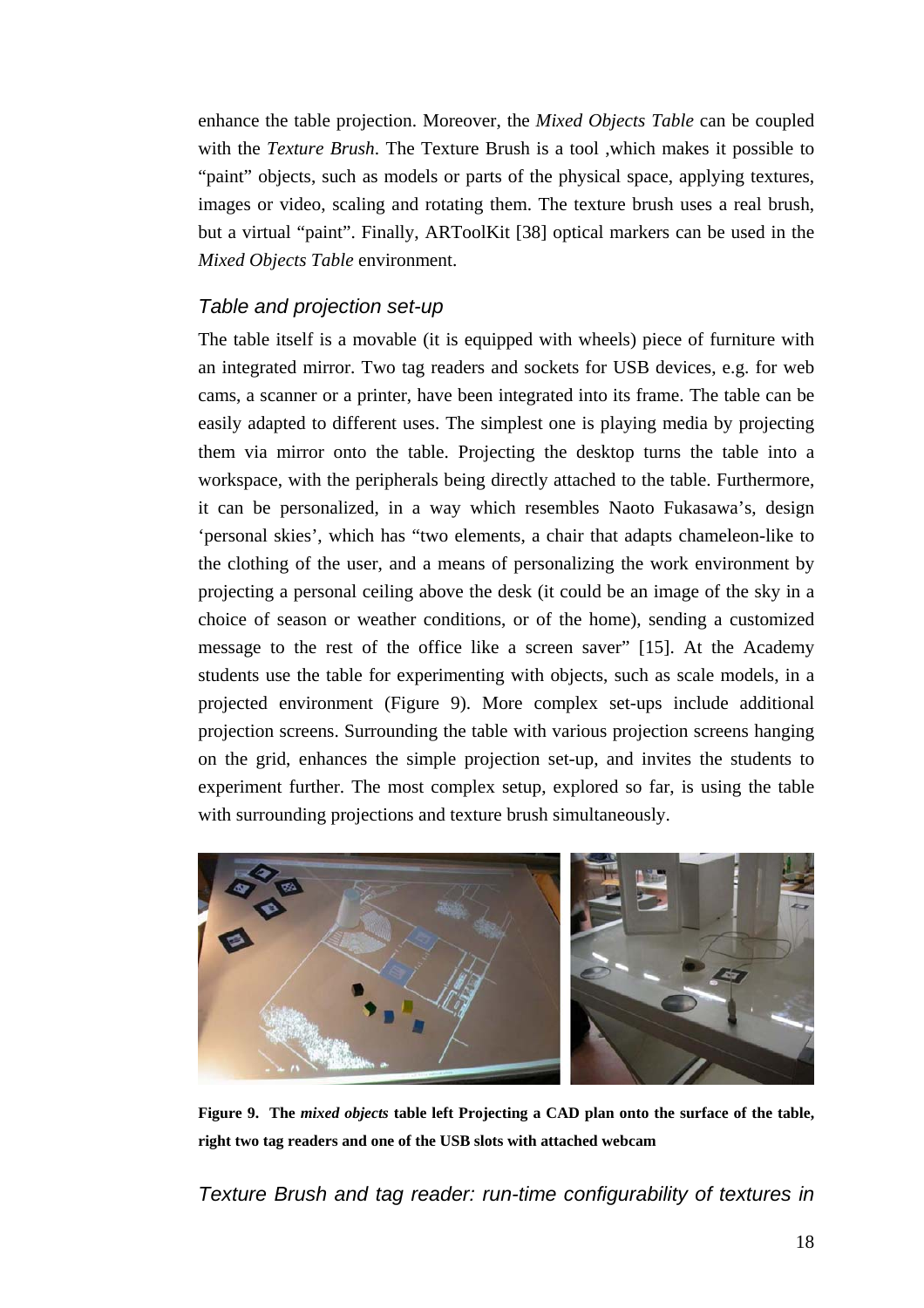#### *a physical environment*

Students can position their physical models on the table, e.g. on top of a projected plan, and use the *Texture Brush* for 'painting' the model using various textures. The texture brush uses a real brush, which is tracked by an infra-red camera. The brush is equipped with a simple button as well. The system projects the virtual 'paint' only where the brush passes by and the button is pressed. In this way the user has an impression of real painting. The architectural students rarely use simple colors for painting, but apply colored textures, snapshots or even videos to their models. The *Texture Brush* is an application that creates *mixed objects* [39], where integration of the physical and the digital happens within one single object. This notion goes beyond simply enriching a physical artefact by linking it with content in different media. In the case of the *Texture Brush* the link is such, that the properties of the artefact itself can be changed, by applying colour, inserting movement and context, and varying its dimension in relation to other objects in the physical space.

The students can configure the *Texture Brush* in many ways. They can manipulate the brush size and shape by selecting these attributes from a menu bar, located at the bottom of the projection area, which is constantly displayed. Working tools like "polygon fill" that are known from applications like Adobe Photoshop©, have been integrated in the *Texture Brush* application. This allows the students to work with the *Texture Brush* much in the way they are used to work with applications they know. They can choose from a number of textures to use, including animated textures (videos), and the projection of the textures can be moved, scaled and rotated. The whole interaction is done using the brush as only input device.

Tag readers and RFID tags and barcodes can be used to load the textures into the system at run-time. Any image or video, which is stored in the Hypermedia database, can be used as a texture to paint the objects with. The texture brush can be used to paint only one side of the model. If the user wants to paint model from more sides, more texture brush systems have to be used simultaneously. Some of our students used two systems to paint the models from front side and from the top. There is also an element of physical configurability, with the possibility of placing physical objects on the table and varying the background, using projection screens*,* and varying the "ground" on which the objects are placed by using the back projection of the table.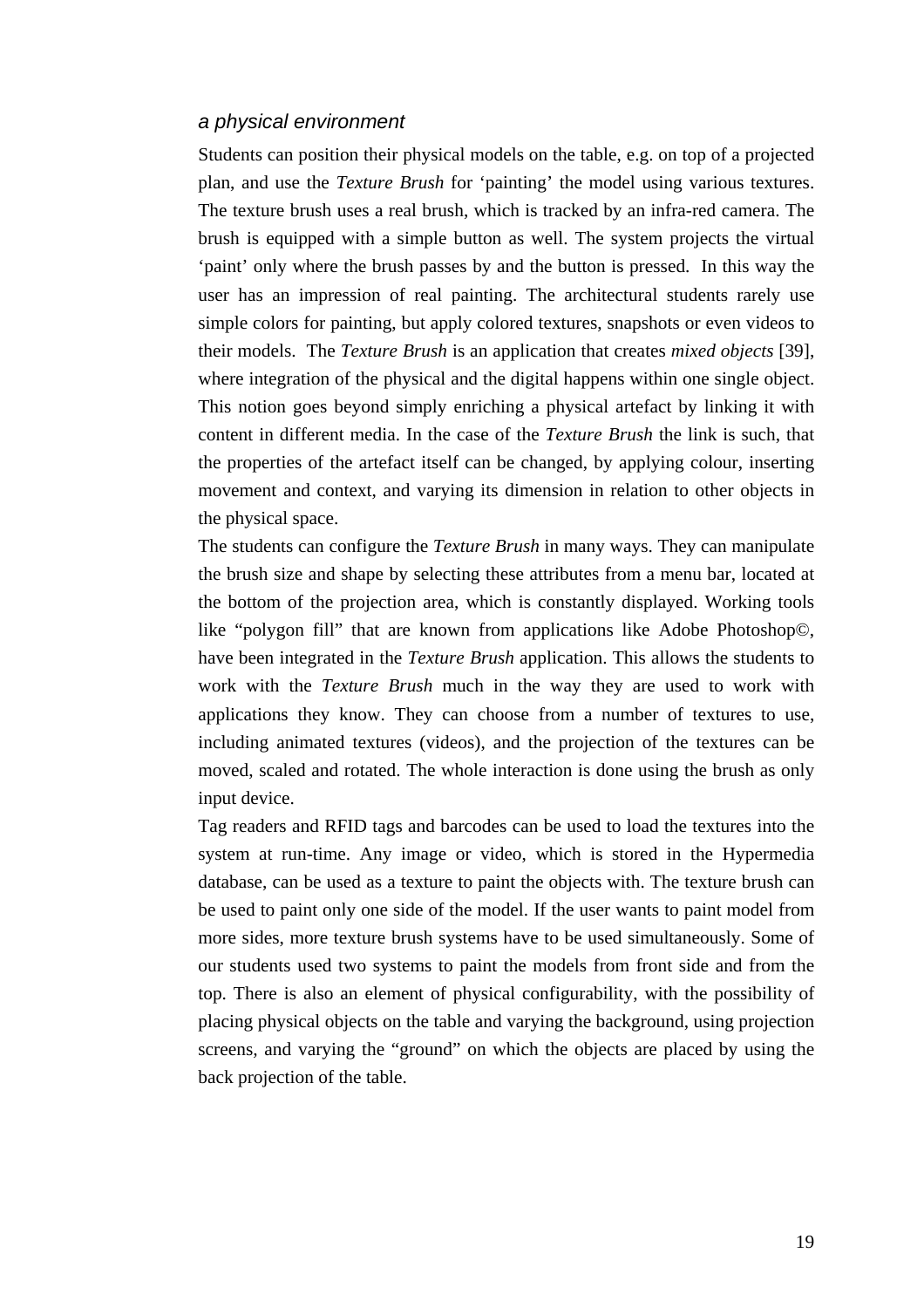

**Figure 10. (left) configuring the** *Texture Brush* **for painting a model, on the border of the table, the menu bar, (right) a painted model from two directions with background.** 

### *Optical markers: configuring the virtual space around an object*

Besides simple projections on the table (Figure 10a), the space around a model can be further enriched using ARToolkit optical markers. Optical markers are simple printouts, which can be placed on the table. A web cam is used to capture the physical model and the markers. The position and orientation of the marker relative to the camera can be estimated. Every marker represents a 3D object, (such as a tree in Figure 11), and when position and orientation of the marker is known, the object corresponding to the marker is added to the image. Students can place the real model on the table, paint it with the real brush and virtual paint, place few real markers (paper cards), project the ground level image onto the table, and capture the whole set-up with a webcam. What we get in real-time projected on a display, is the movie of the composed scene with the 3D objects popping out of the markers. In this way we have a real object standing on the real table, but with the virtual textures on the object (which have been painted using a real brush). Furthermore we have a virtual playground for our object, real markers, which do not make much sense in the real world, and virtual 3D objects corresponding to the markers, visible only in the real time movie. The wall on the backside of this arrangement may be simultaneously used for creating contexts against which the model can be viewed. It is part of architects' practice to take pictures of these experimental set-ups and to merge them with the other design material.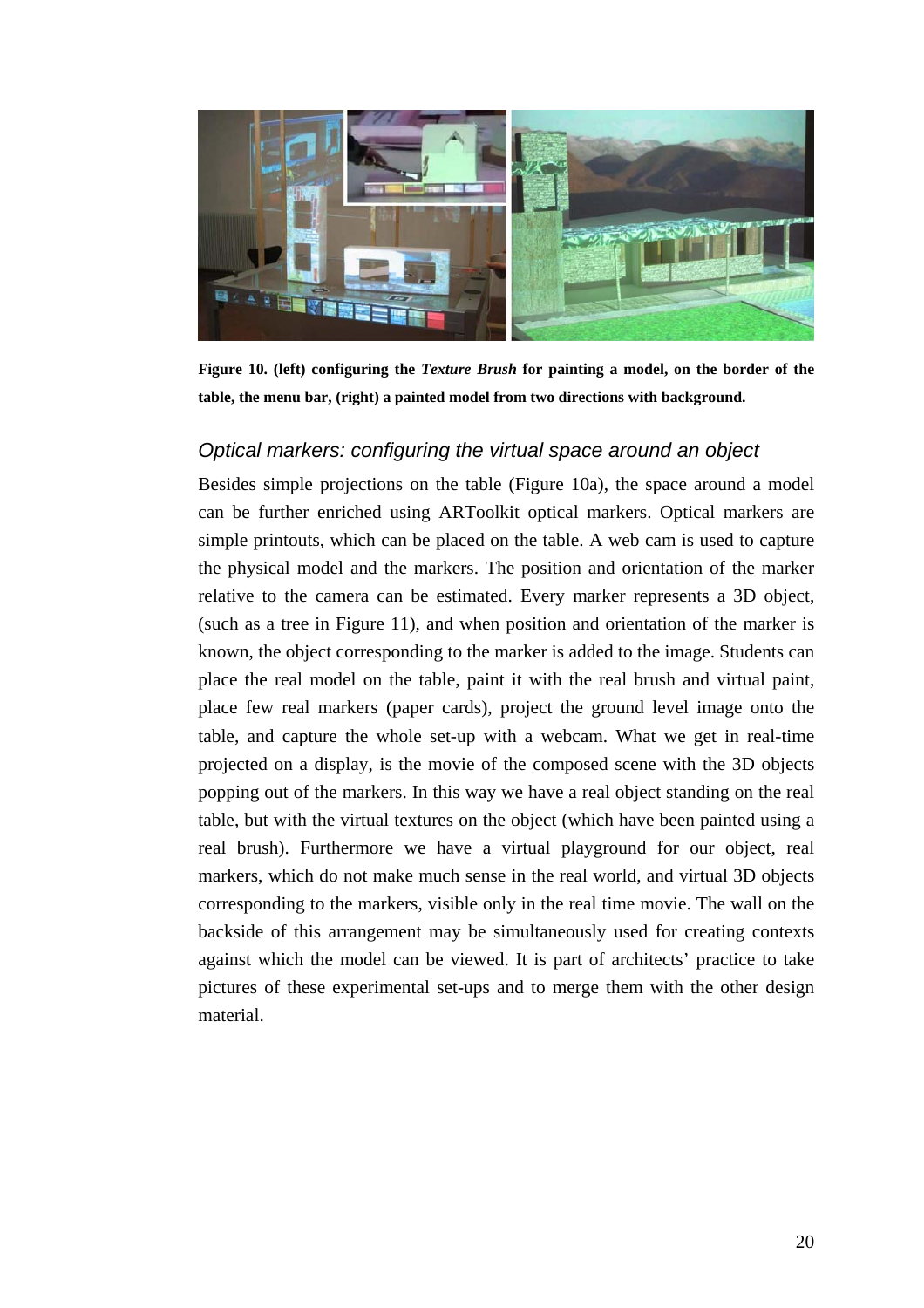

**Figure 11. Using optical markers for inserting a virtual tree into a physical model** 

#### *The 'configuration poster'*

Configuration of the space with such a variety of projection possibility is not trivial. Students have to configure the system so that specific images are projected to the specific projection screen, or used as a texture in texture brush, or as a tabletop image. We have designed a simple physical handle to configure the space. The *configuration poster* uses barcodes to specify the receiver of a texture or any other input. This approach is similar to the solution in the *Tangible Archive* example. But instead of using a dedicated tag reader and a set of command tags, a poster displaying the possible connections between inputs and outputs using barcodes can be used to configure the system. There is a barcode for each command. In this way the tag reader and the barcode reader input can be configured to for example display the media file associated to a specific tag or barcode on either the desktop or to use it as a texture with the *Texture Brush* (Figure 10b). Additional barcodes have been added to specify printers and projections on the cave corner as other output components. Also other tag readers can be connected to other outputs – for example one tag reader is connected to the *Texture Brush* and the other is connected to the desktop projection. These connections between input and output persist as long as they are not reconfigured by the students. The configuration and re-configuration can be performed at any time, dynamically changing the set-up of the workspace, using only configuration poster, barcode reader, and barcodes that correspond to the images stored in the database. This allows students to adapt the set-up to their current needs, while they are working, making the configurability part of their work with the set-up. As the *Mixed Objects Table* uses the same hardware as the *Tangible Archive* (tag reader, display, etc.), with similar functionality being available, students can choose the space configuration – table or archive – that suits their current working situation best.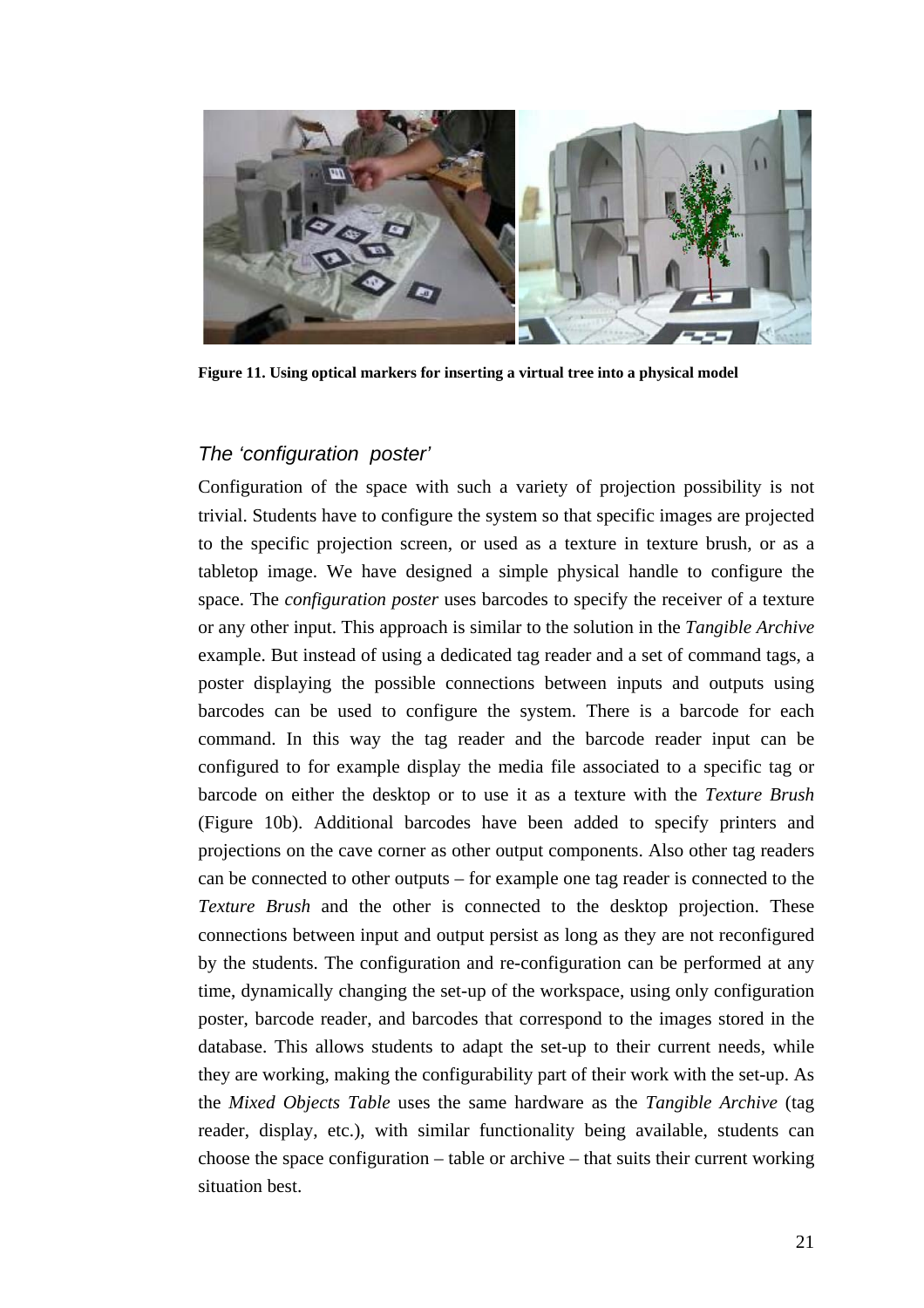#### *Towards new modelling practices*

The *mixed object table* provided new ways of mixing digital and physical objects. Students used the table and surrounding projection screens as a stage for their models. Nine groups of two students used the Atelier environment to experiment with virtual textures and background for white model of buildings they built. Near thousand digital pictures and videos were entered in the database and were used to paint the white models and background. The groups created several configurations of textures and backgrounds for each model, some of which were conceptual other very realistic like a video of moving water for a pool (Figure 10 right). The students often were using the *texture brush* from two different directions running two separate applications (Figure 10 right). After having painted and experimented for several hours the student took digital pictures inside and outside the "painted" models from different directions. These were then projected on large screens during final presentations creating immersive spaces with multiple projections. The students were enthusiastic about the texture brush but mentioned several difficulties in the interviews. As each model was of different size and was painted from different direction each group had to rearrange the table and projectors in different positions (also parameters on the projectors were changed as the size of the picture). This resulted in the impossibility for some group to restore the sessions juxtaposing exactly the painted texture and the model. In the presentations some groups had to paint the model from the start, and some could show only the pictures they took.

## **Discussion**

We started out with a notion of configurability, which was shaped by the architectural concept of adaptability of a space to a diversity of uses and identities on the one hand, of our observations of 'dynamic spatial relations of design materials' as an important aspect of design practice on the other hand. The three examples we provided explore different aspects of configurability of a mixed media environment: associations of inputs, media, and outputs; spatiality and integration with artefacts; configuring furniture and work zones (*Tangible Archive*); real time configuration of mixed objects (*Mixed Objects Table*).

Our first example shows how, using physical interfaces such as sensors, tags, barcodes, and projection set-ups, a space can be configured to form *mixed media stages*. Physical interfaces are integrated in diagrams and physical models. Projection set-ups, disposed in the space, create spatial elements that provide a stage for enacting scenarios, performing presentations, or travel through media material. In contrast to a dedicated meeting setting with one projector and one projection surface, our experimentations reveal ways of using the space as a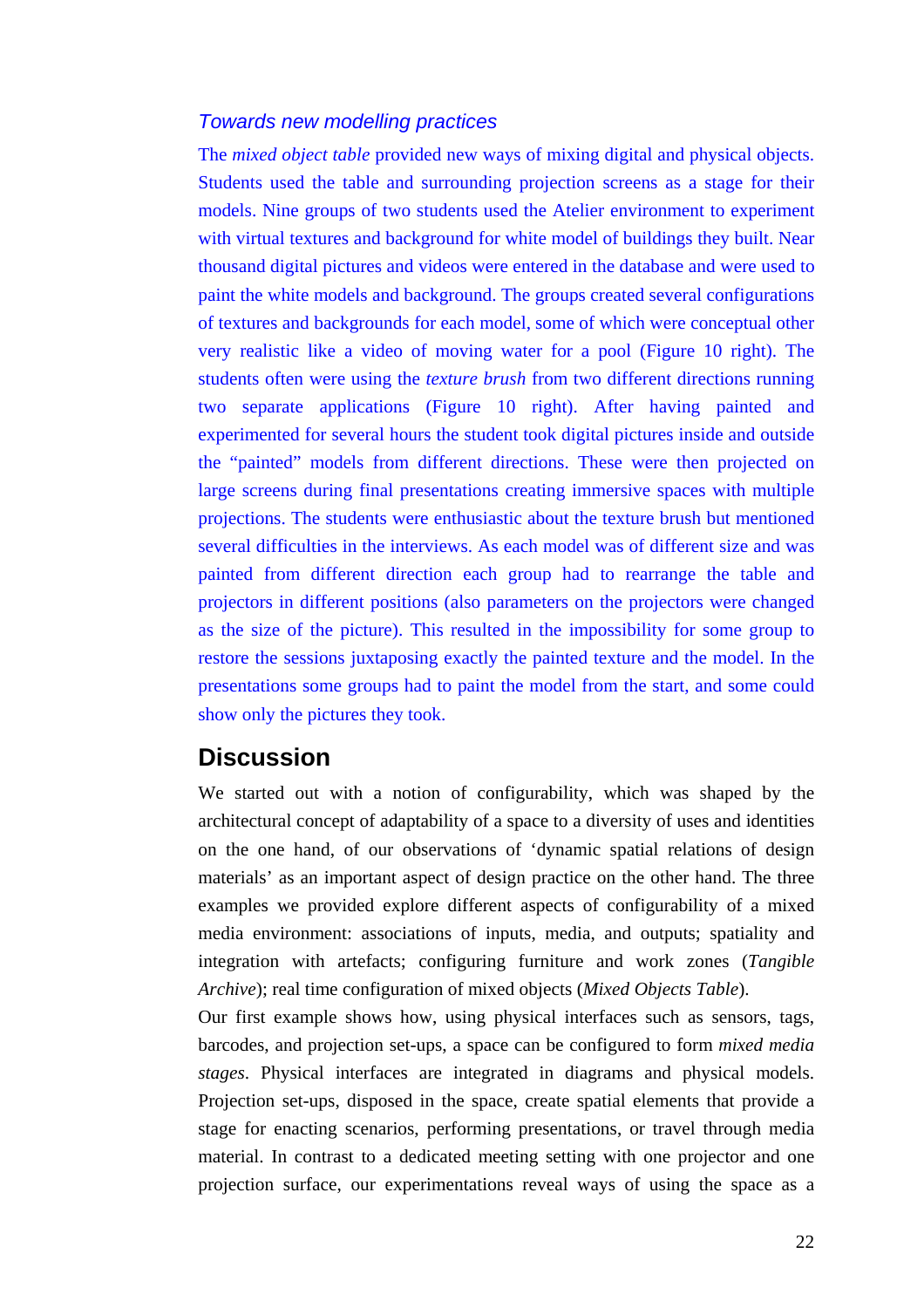resource for varying purposes.

The *Tangible Archive* is an example of a configurable platform-furniture made of plywood or Plexiglas modules. The furniture can be used as a surface for doing work (with work zones being reserved for particular activities), as shelves for storing materials, or for projections. Cards are used for defining and loading specific configurations for the different work zones.

The *Mixed Objects Table* is a platform for creating and manipulating mixed media objects. As in the previous example, *configuring* is hardly distinguishable from proper *use*. Configuring and selecting textures to be painted and virtual objects to be moved on optical markers happens as part of the experimentation process.

In all examples configurability includes interventions in the physical landscape of space and artefacts. The complex activity of configuring unfolds, and therefore has to be supported, on different levels and across different aspects of the environment: spatial arrangement (e.g. grid for fixing projection surfaces), furniture (the *Tangible Archive* with its modules, the table), the landscape of artefacts (which can be tagged, furnished with (hidden) sensors or (visible) barcodes), electronic components and devices (scanners, readers, connecting and plugging input and output devices), digital components and their interactions (digital infrastructure, associations of inputs, outputs and media content in the database).

This large variety of means can provoke confusion in the users that are unable to find a rationale to deal with the new qualities of the space where they act as well as in the designers, who miss the compositional grammar for creating their devices and arrangements. Even the weaknesses of the space offered to users (recalled briefly in the evaluation sections above) can be attributed to the lack of a conceptualisation shaping the design of tangible computing environments. We were, therefore, somehow forced to enter into a discussion of the qualities the artefacts we were designing had and/or should have. This discussion on the one hand, has created a deeper understanding of what we are doing in Atelier, on the other, indicates new possibilities for the design for configurability that we have not yet pursued in our research. In this section we report briefly the first outcomes of this discussion.

### *Mixed Boundary Objects*

Most of the experiments the students did during the first and the second trial of Atelier focus on improving and enriching the presentation of the outcomes of their design exercises to teachers, visitors and other students. The artefacts we provided them were in fact used to create absorbing and dynamic environments where what they had done could be brought forth their audience.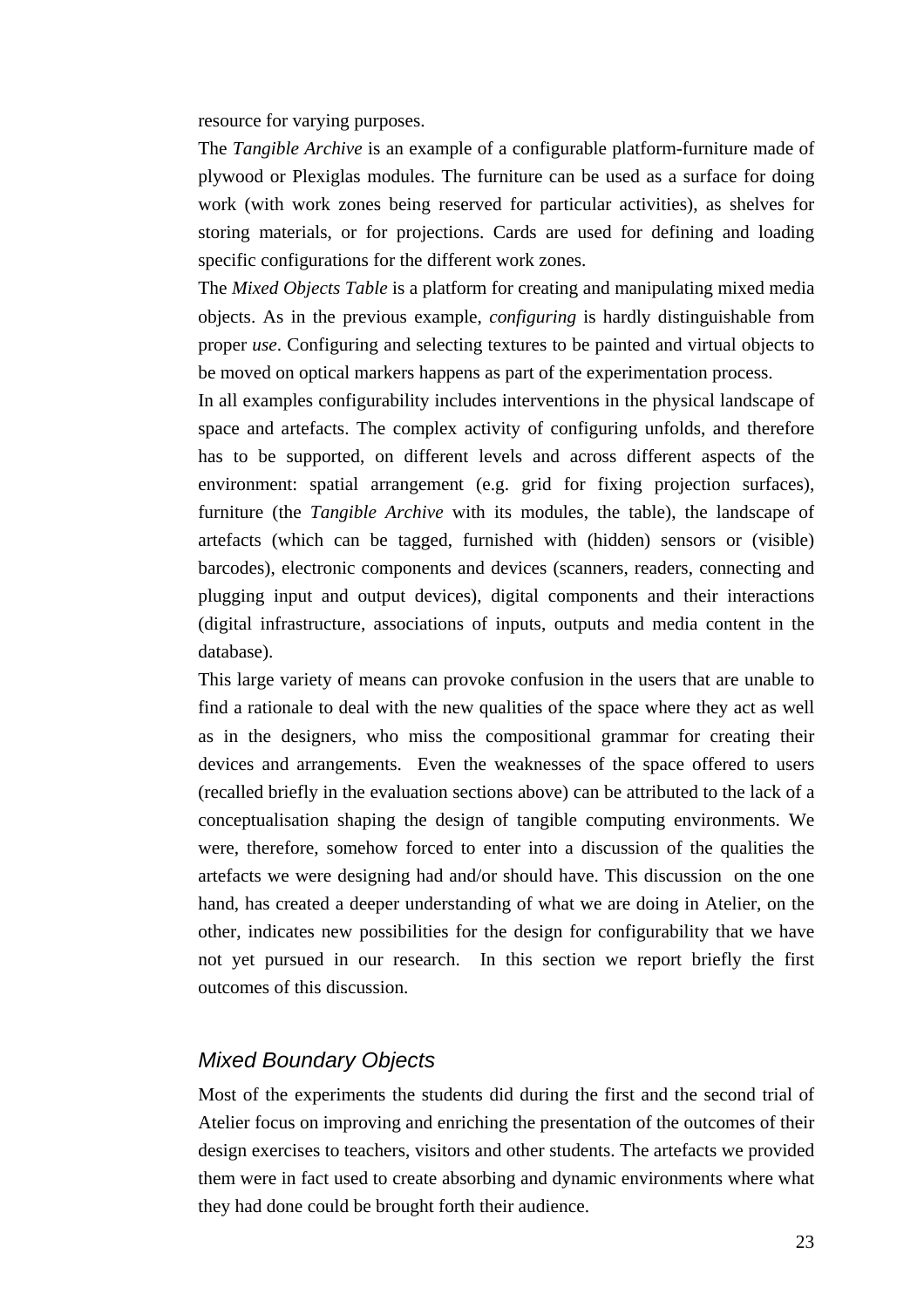The grid, the tangible archive, the mixed object table, the texture brush as well as the physical models and/or project plans enriched with barcodes and/or touch sensors are all examples of *boundary objects* [40] and/or allow the creation of boundary objects. A boundary object is anything that can help people from different communities to build a shared understanding. Boundary objects will be interpreted differently by the different communities, and it is an acknowledgement and discussion of these differences that enables a shared understanding to be formed. While it should be immediately clear why models and plans are boundary objects helping visitors to understand what students do in their projects, considering the artefacts we have created to support multimedia representations as boundary objects merits some more comments. They are boundary objects, since they allow visitors to share with the students the knowledge abount their design space (and the contraints and the opportuinities it offers) as well as they allow students to create boundary objects representing their work.

Brian Marick [41] lists some interesting facts about boundary objects:

"- If x is a boundary object, people from different communities of practice can use it as a common point of reference for conversations. They can all agree they're talking about x.

- But the different people are not actually talking about the same thing. They attach different meanings to x.

- Despite different interpretations, boundary objects serve as a means of translation.

- Boundary objects are plastic enough to adapt to changing needs. And change they do, as communities of practice cooperate. Boundary objects are working arrangements, adjusted as needed. They are not imposed by one community, norby appeal to outside standards."

Our artefacts support this mixture of commonality and diversity offering the possibility to move from one representation to another, either changing level of abstraction, or changing supporting medium or, finally, changing viewpoint. Several different representations users can access make reference to one unique thing (the designed building and/or device, the planned territory and/or space, etc.), whose they are different affordances.

In our approach, boundary objects are intrinsically multi-affordances objects, where commonality is supported by the emergence of one unique object and diversity by the multiplicity of affordances through which users can access and manipulate it. Considering the experiments we have done in Atelier, some of them deeply adhere to this concept (e.g. the texture brush) while other have not yet fully developed it (in some cases any representation seems to have its own life and its links with other representations of the same object are not highlighted).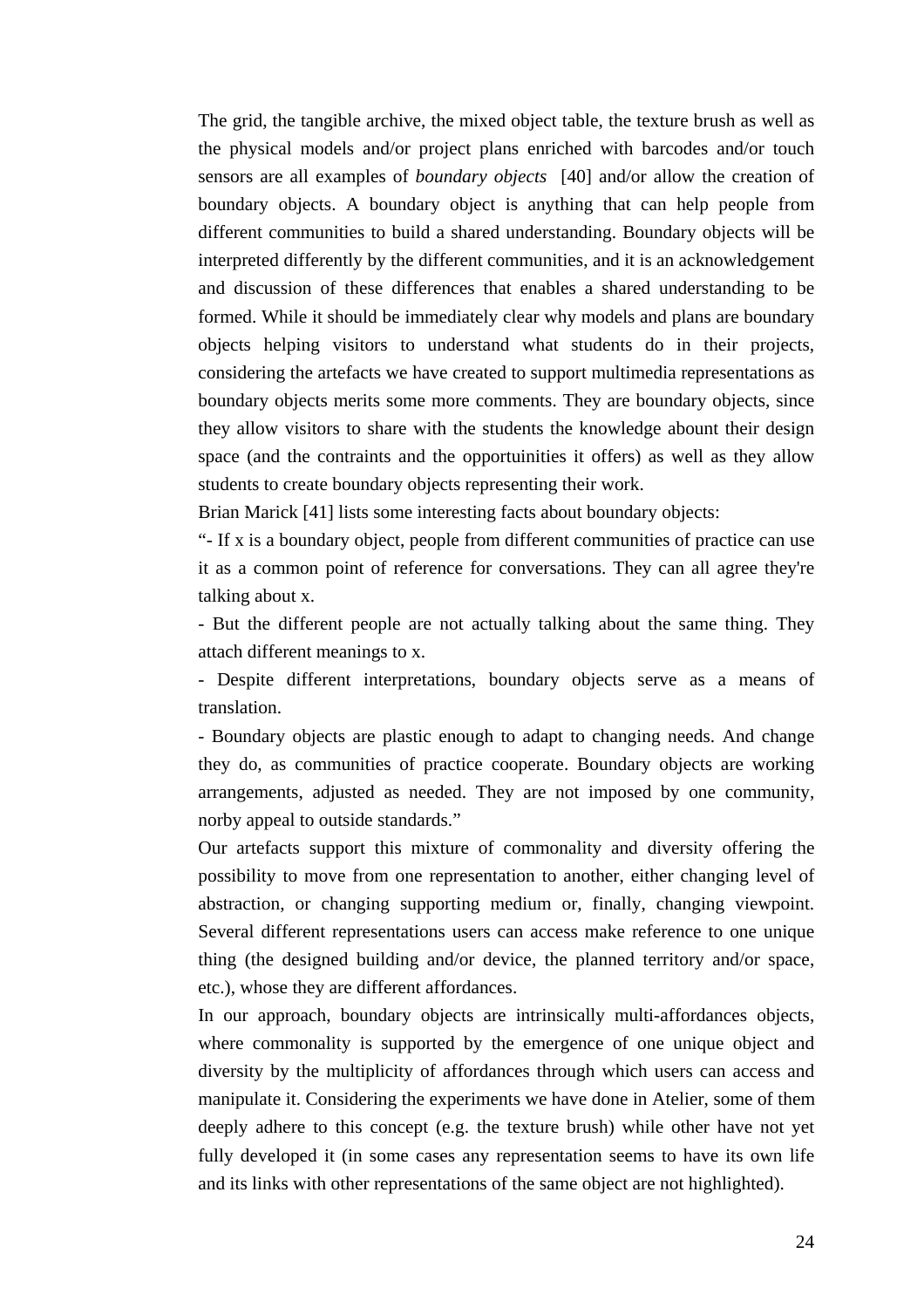Our boundary objects, therefore, are often and should always be *mixed objects*, i.e. objects coupling physical and digital qualities [39]. Mixed objects are characterized, at least, by having both physical and digital affordances (the plans enriched with barcodes) , at most, by having mixed affordances (the building model painted with a digital texture).

Even the concept of boundary becomes broader than in its original definition by Leigh Star: it refers to the contact line not only between different communities, but also between the physical and the digital, and, as a consequence, between the different (spatio-temporal) situations of any user.

# *Openness, Multiplicity and Continuity*

It is possible to continue this discourse at a higher level of abstraction, focusing of the qualities mixed boundary objects should have. One of the authors of this article in [42] considers openness, multiplicity and continuity as indispensable qualities of what physical, digital and mixed artefacts are becoming in our everyday life. These qualities appear to be particularly appropriate for mixed boundary objects and settings with evolving physical landscapes and activities.

*Openness* refers to how accessible and learnable an artefact is, and to its capability of being combined with other artefacts. Moreover openness refers to the capability of an artefact (an affordance) to have different, potentially unlimited, ways of being used and perceived. Our experience of providing students with simple prototypes, helping to extend them and furnish them with more complex functionality is an example of openness to appropriation and use. Another crucial aspect of openness is the possibility for an artefact to be combined with other artefacts. Integrating barcodes, tags, and touch sensors in physical models and diagrams helped create interactive and in some cases innovative combinations of physical and digital objects, being perceived and used in many different ways. The *Texture Brush* and optical markers, applied in combination with physical objects and projections, resulted in rather intriguing kinds of *mixed boundary objects*.

*Multiplicity* refers to the capability of a space or artefact of being made of different components having different qualities. Multiplicity can be seen in the combination of input (sensors, tag and barcode readers, scanners, etc.) and output (displays, printers, projectors, etc.) devices characterising the work-space of the Atelier students, and/or in the multiplicity of affordances offered by mixed boundary objects.

*Continuity* refers to the capability of moving from one affordance to another, from one representation to another, without changing artefact, without interruption in space and in time. In some sense, Multiplicity and openness are contradictory as multiplicity creates distinctions and "thus boundaries between one function and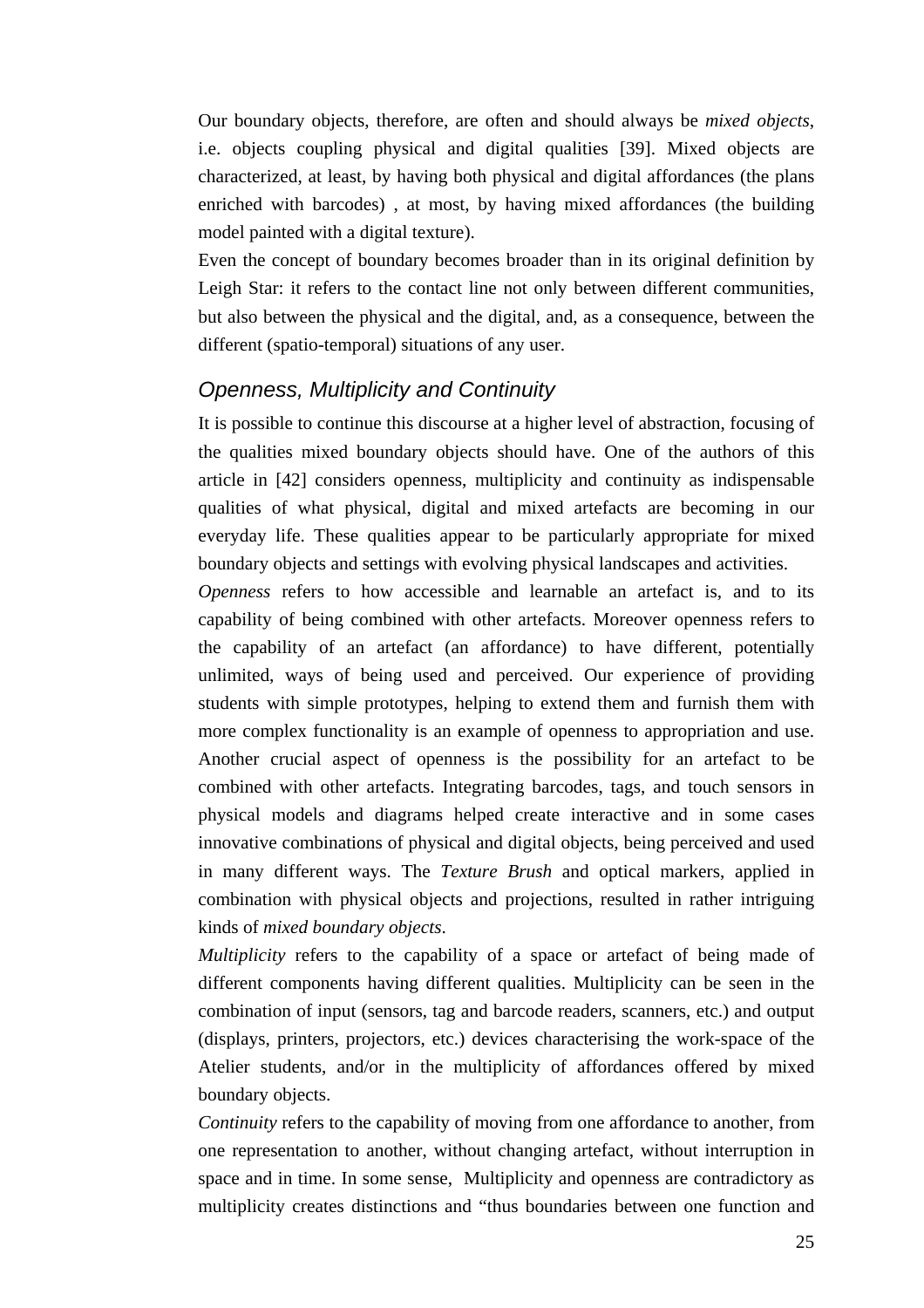another, whereas openness breaks down all borderlines to encompass all functions in one whole." [43]. One of the arguments that may guide such integrations is that the new objects populating augmented places need to combine openness and multiplicity through *continuity*. Continuity can be achieved by putting resources on the borders of objects, so that the borders act as both, separators and connectors [44].

The new types of sophisticated *mixed boundary objects*, we are experimenting with, could be achieved by putting resources on their physical borders – on the borders between their physical and virtual components. One of the challenges we are still working on is to be able to support all activities in embodied interactions without the use of conventional GUIs. Another challenge is to support users in carrying out configurations flexibly, accountably, and with ease. The integrations of physical interfaces with existing and evolving landscapes of physical objects we described, were aesthetically appealing and inspirational, but some of them were handcrafted and co-developed 'on the fly'. Although grid and sliding frames supported the spatial configuration of projections, this still required artistry and bricolage (which architectural students are quite capable of). The furniture we designed is with wheels and modular, but more flexible ways need to be found of integrating electronic components in it. Integrating sensors into artefacts has improved since our first trials from wired prototypes to wireless components, but still need to be customized into (sometimes) fragile solutions. End-user configuration at all the levels we have identified, poses a series of challenges for architectural, industrial and interaction design (including the need for robust and open electronics components).

### *Configuring as staging mixed places*

The potential of physical interfaces reaches beyond 'mere embodiment'. They provide people with the means for producing configurations that change spatiality, interactivity, and physical landscape in ways that help experience, explore, present, and perform. At the beginning of the field trials the space was non intentional and had to be appropriated. This was also part of the pedagogy, assuming that a perfectly furnished space is often not the best solution for creative work. Students need to appropriate the space, struggle with its constraints, and find their own interpretation and set-up. This is why they found the space almost completely empty, apart from an infrastructure of networks, furniture, grids for projections, tag/barcode readers, computers, and other electronic equipment. They were asked to bring their own stuff – pictures, video material, scale models, diagrams, and collages. With these resources at hand, students configured and reconfigured space and artefacts to accommodate diverse activities – from browsing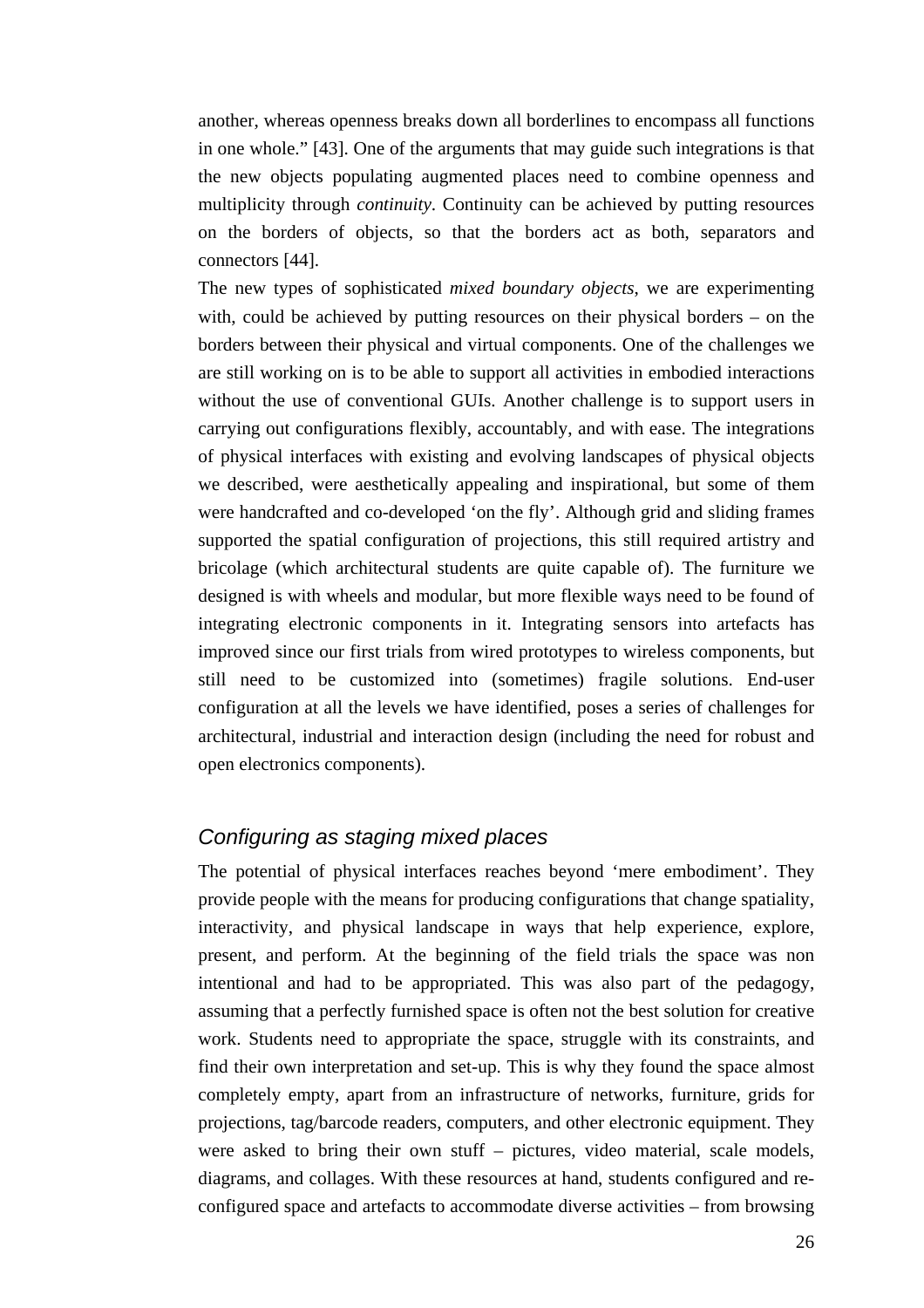through pictures, to discussing a design concept or performing a scenario of use. We can understand these configurations as forming an evolving set of temporary and in some ways ephemeral layers onto this neutral, almost empty environment. . This captures what current research on enriching the physical space is aiming at not to provide new functionalities for users but to transform their social experience at its roots. The space metaphor does more than provide a resource for analysing human behaviour and designing for it; it also shapes the language through which we speak about ourselves. Just as it allows designers to describe relationships in social interaction, it provides a common framework for those actually engaged in interaction. When people share an enriched portion of space and a language to talk about their experience, they transform the former into a place.<sup>2</sup>

So what could *mixed places* be? They provide qualities, some of which cannot be found in physical space and are utterly new. One quality of mixed places that emerges from our trials is the capability of being reconfigured dynamically and radically. The configurability of a space depends on its layout, the design of the infrastructure, and the design of the artefacts that populate it. With regard to the configurability, of artefact, we have argued, that they would have to combine openness and multiplicity through *continuity*, producing the right interplay between infrastructures, mixed objects, and activity. As to the configurability of a space, we could learn from good architectural design that often plays with an ambiguity in the relationship between spatial configuration and functional program, where "the allocation of functions or uses is malleable, they are fitted into the spatial configuration. While some of them find ample space, others might have to be squeezed in, overlap, extend into neighboring spaces, thereby creating 'natural' connections or meeting 'fixed' boundaries. This not only allows to suspend or transgress the usual hierarchy of functions and rooms. Also, the boundaries between interior and exterior space are designed as permeable and fluent" [13]..

# **Acknowledgements**

 $\overline{a}$ 

We are grateful to our co-researchers at the Malmö School of Arts & Communication, the Interactive Institute, the Consorzio Milano Ricerche and University of Milano-Bicocca, the University of Oulu, the Academy of Fine Arts

 $2$  Harrison and Dourish argue that a place is a portion of space 'invested [through language practice; authors' remark] with understandings of behavioural appropriateness, cultural expectations and so forth' [45]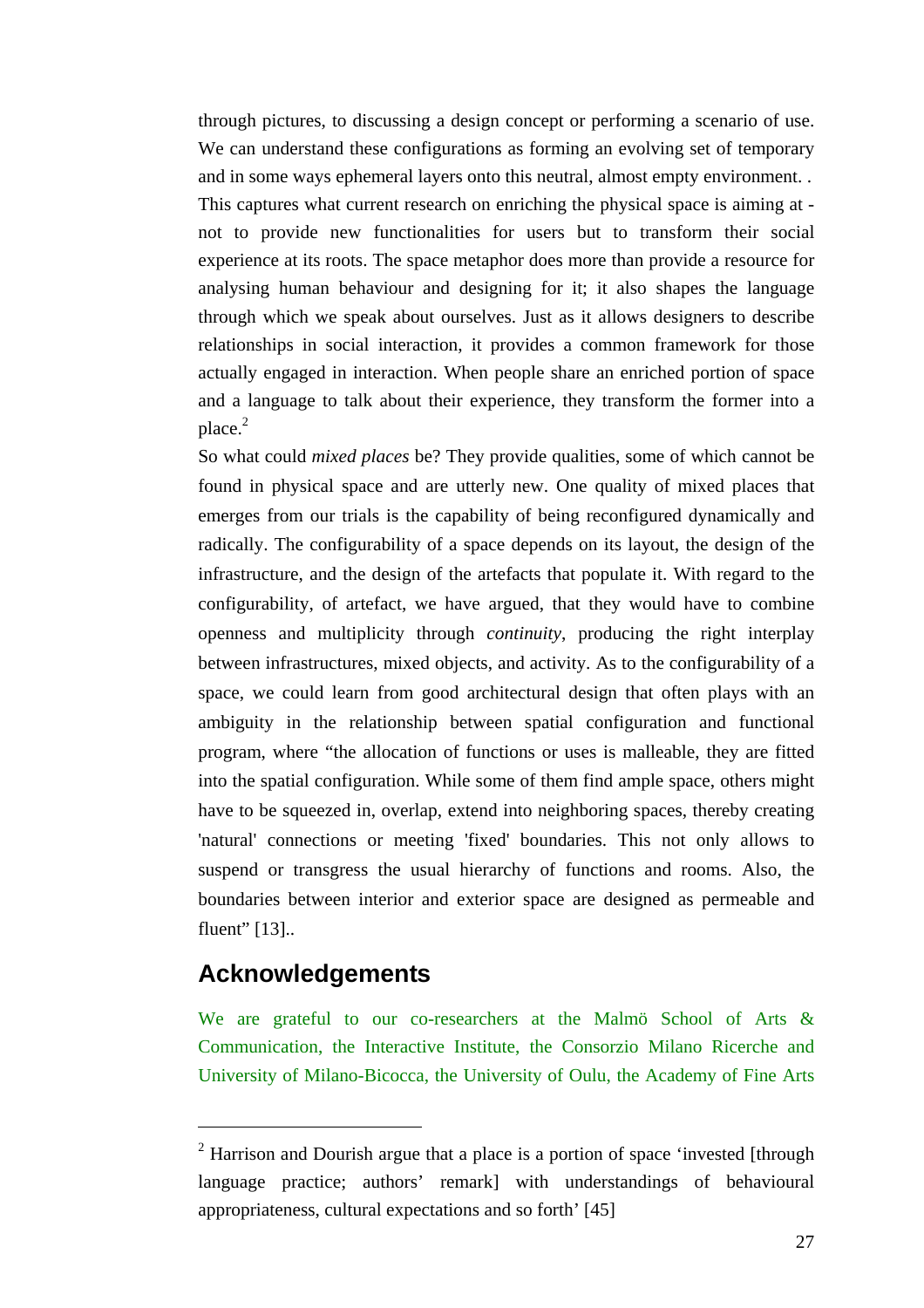and the Technical University in Vienna, and Imagination Computer Services, as well as to students and teaching staff in Malmö and Vienna. Finally we would like to acknowledge Infotech Oulu for supporting this research at the University of Oulu.

The authors wish to thank the three anonymous reviewers and the meta-reviewer for their careful reading of the preliminary version of the paper and for the many suggestions they gave to improve its final version.

# **References**

1. Weiser, Mark, The computer for the 21st century, ACM SIGMOBILE Mobile Computing and Communications Review, Vol. 3, number 3,1999, ACM Press, pp 3 – 11.

2. Weiser, Mark, Some computer science issues in ubiquitous computing, Communications of the ACM, volume 36, number 7,1993, ACM Press, pp. 75 – 84.

3. Fitzmaurice , George W. and Hiroshi Ishii and William A. S. Buxton, Bricks: laying the foundations for graspable user interfaces, Proceedings of the SIGCHI conference on Human factors in computing systems, 1995,ACM Press/Addison-Wesley Publishing Co.

4. Rekimoto Jun, Pick-and-drop: a direct manipulation technique for multiple computer environments, Proceedings of the 10th annual ACM symposium on User interface software and technology,1997, ACM Press

5. Wellner , Pierre and Wendy Mackay and Rich Gold, Back to the real world, Communications of the ACM, Vol. 36, Number 7, 1993,ACM Press

6. Mackay , Wendy E. and Anne-Laure Fayard and Laurent Frobert and Lionel Médini, Reinventing the familiar: exploring an augmented reality design space for air traffic control,Proceedings of the SIGCHI conference on Human factors in computing systems, 1998, ACM Press/Addison-Wesley Publishing Co.

7. Ishii , Hiroshi and Brygg Ullmer,Tangible bits: towards seamless interfaces between people, bits and atoms, Proceedings of the SIGCHI conference on Human factors in computing systems,1997, ACM Press

8. Salber , Daniel and Anind K. Dey and Gregory D. Abowd, The context toolkit: aiding the development of context-enabled applications,Proceedings of the SIGCHI conference on Human factors in computing systems,1999, ACM Press

9. Kindberg ,Tim and John Barton and Jeff Morgan and Gene Becker and Debbie Caswell and Philippe Debaty and Gita Gopal and Marcos Frid and Venky Krishnan and Howard Morris and John Schettino and Bill Serra and Mirjana Spasojevic, People, places, things: web presence for the real world, journal Mobile Networks and Applications, volume 7, number 5, 2002, ACM Press

10. Bellotti ,Victoria and Maribeth Back and W. Keith Edwards and Rebecca E. Grinter and Austin Henderson and Cristina Lopes, Making sense of sensing systems: five questions for designers and researchers, Proceedings of the SIGCHI conference on Human factors in computing systems, 2002, ACM Press

11. Grudin ,Jonathan, Group dynamics and ubiquitous computing, Communications of the ACM, volume 45, number 12, 2002, ACM Press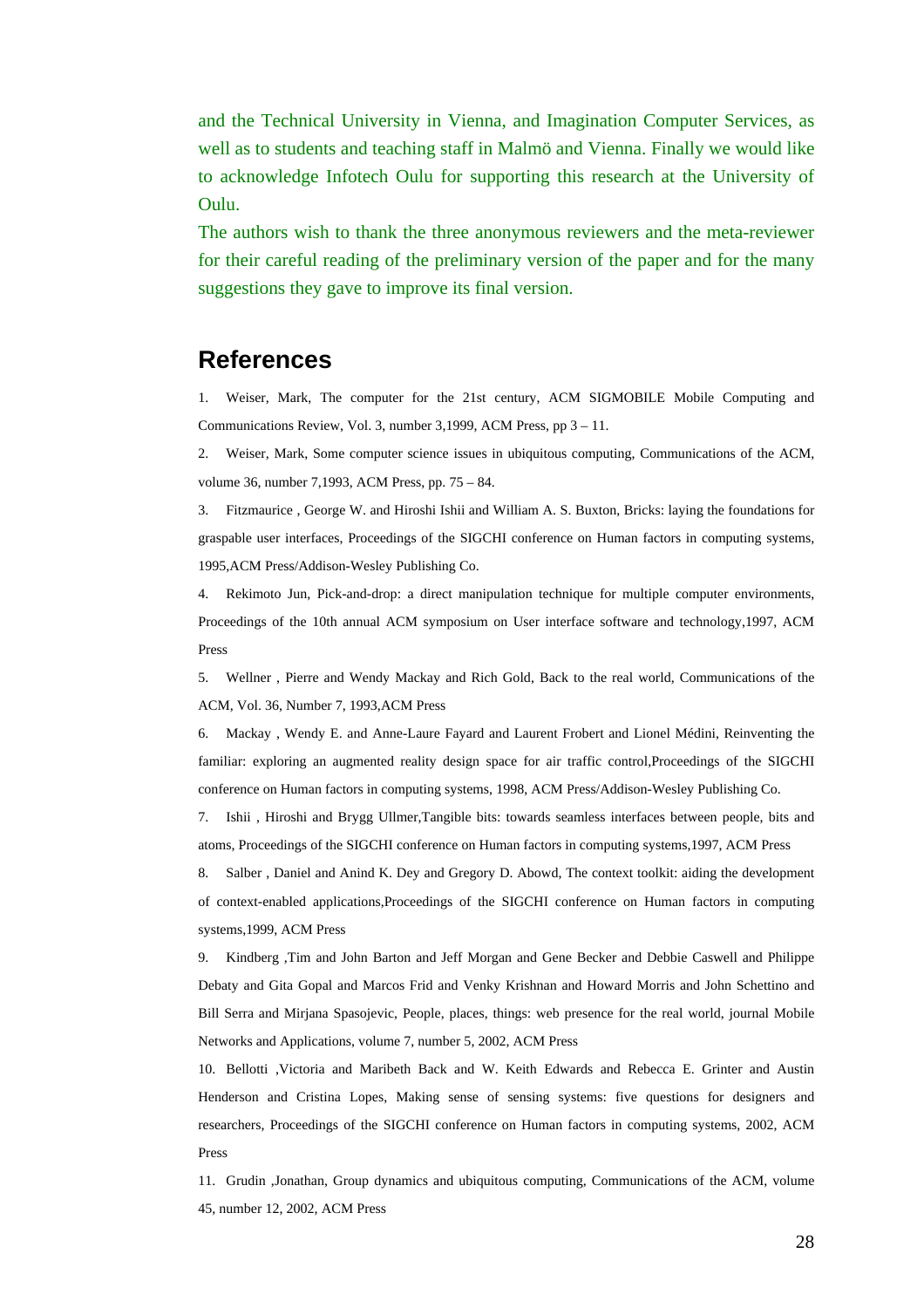12. Newman , M. W., Sedivy, J. Z., Neuwirth C., Edwards K., Hong, J., Izadi, S., Marcelo, K., Smith T., Sedivy, J., Newman, M., Designing for serendipity: supporting end-user configuration of ubiquitous computing environments, In: Proceedings of the conference on Designing interactive systems: processes, practices, methods, and techniques, June, 25-28 2002, London, England, ACM Press, pp 147 - 156 ..

13. Lainer, R. and I. Wagner, Eds. (1998). Connecting Qualities of Social Use with Spatial Qualities. Proceedings of the First International Workshop on Cooperative Buildings. Heidelberg, Springer: 191-203.

14. Leeser, T., Rewriting the Museum, In FRAME 24 – January-February 2002.

15. Antonelli, Paola ed. (2001). Workspheres. Design and Contemporary Work Styles, The Museum of Modern Art, New York.

16. Büscher, M., P. Mogensen, Shapiro, D., Wagner, I, (1999), The Manufaktur. Supporting Work Practice in (Landscape) Architecture', in S. Bodker, M. Kyng, K. Schmidt, K. (eds): Proceedings of the Sixth European Conference on Computer Supported Cooperative Work ECSCW'99, Kluwer, Dordrecht etc., 1999, pp. 21-40.

17. Dourish, P. Where the action is: the foundations of embodied interaction. MIT Press, 2001.

18. Ullmer , Brygg and Hiroshi Ishii,The metaDESK: models and prototypes for tangible user interfaces, Proceedings of the 10th annual ACM symposium on User interface software and technology,1997,ACM Press

19. Streitz , Norbert A. and Jörg Geißler and Torsten Holmer and Shin'ichi Konomi and Christian Müller-Tomfelde and Wolfgang Reischl and Petra Rexroth and Peter Seitz and Ralf Steinmetz, i-LAND: an interactive landscape for creativity and innovation, Proceedings of the SIGCHI conference on Human factors in computing systems, 1999, ACM Press

20. Myers, Brad and Scott E. Hudson and Randy Pausch, Past, present, and future of user interface software tools, journal ACM Transactions on Computer-Human Interaction (TOCHI), volume 7,number 1, 2000, ACM Press

21. Greenberg ,Saul and Chester Fitchett, Phidgets: easy development of physical interfaces through physical widgets, Proceedings of the 14th annual ACM symposium on User interface software and technology, 2001, ACM Press

22. Ballagas ,Rafael and Meredith Ringel and Maureen Stone and Jan Borchers, iStuff: a physical user interface toolkit for ubiquitous computing environments, Proceedings of the conference on Human factors in computing systems, 2003, ACM Press

23. Strommen, Erik, When the Interface is a Talking Dinosaur: Learning Across Media with ActiMates Barney, Proceedings of the conference on Human factors in computing systems, 1998, ACM Press

24. Want , Roy and Kenneth P. Fishkin and Anuj Gujar and Beverly L. Harrison, Bridging physical and virtual worlds with electronic tags, Proceedings of the SIGCHI conference on Human factors in computing systems, 1999, ACM Press

25. Djajadiningrat , J. P. and C. J. Overbeeke and S. A. G. Wensveen, Augmenting fun and beauty: a pamphlet, Proceedings of DARE 2000 on Designing augmented reality environments, 2000,ACM Press

26. Martin , Heather and Bill Gaver, Beyond the snapshot from speculation to prototypes in audiophotography, Proceedings of the conference on Designing interactive systems, 2000, ACM Press

27. Hutchinson ,Hilary and Wendy Mackay and Bosse Westerlund and Benjamin B. Bederson and Allison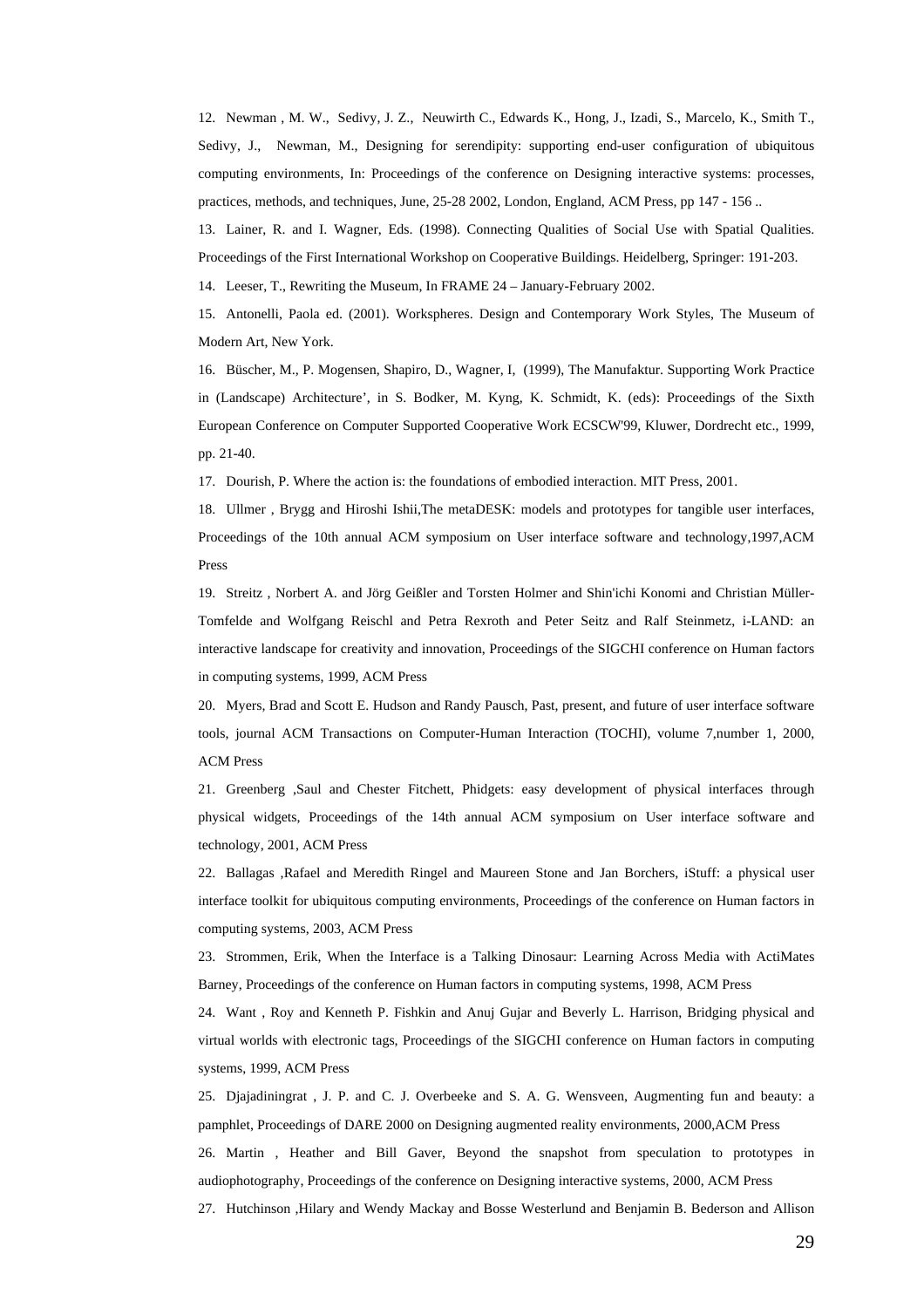Druin and Catherine Plaisant and Michel Beaudouin-Lafon and Stéphane Conversy and Helen Evans and Heiko Hansen and Nicolas Roussel and Björn Eiderbäck, Technology probes: inspiring design for and with families, Proceedings of the conference on Human factors in computing systems,2003, ACM Press

28. Nelson, Les, Satoshi Ichimura, Elin Rønby Pedersen, Lia Adams, Palette: A Paper Interface for Giving Presentations, Proceedings of the SIGCHI conference on Human factors in computing systems, 1999, ACM Press

29. Buscher, Monika, Martin kompast, Rudiger Lainer, Ina Wagner, The Architects Wunderkammer: Aestethic Pleasure & Engagement in Electronic Spaces, *Digital Creativity*, Vol 10, No. 1, pp 1 –17, 1999 30. Grönbæk, Kaj and Jannie F. Kristensen and Peter Ørbæk and Mette Agger Eriksen, "Physical hypermedia": organising collections of mixed physical and digital material,Proceedings of the fourteenth ACM conference on Hypertext and hypermedia , 2003, ACM Press

31. Büscher, Monika, Gunnar Kramp and Peter Gall Krogh, In formation: Support for flexibility, mobility, collaboration and coherence, Personal and Ubiquitous Computing, Vol 7, numbers 3-4, 2003, Springer

32. Ullmer , Brygg and Hiroshi Ishii and Dylan Glas, mediaBlocks: physical containers, transports, and controls for online media,Proceedings of the 25th annual conference on Computer graphics and interactive techniques,1998, ACM Press

33. Rekimoto , Jun and Brygg Ullmer and Haruo Oba, DataTiles: a modular platform for mixed physical and graphical interactions, Proceedings of the SIGCHI conference on Human factors in computing systems, 2001, ACM Press

34. Underkoffler, John and Hiroshi Ishii, Urp: A Luminous-Tangible Workbench for Urban Planning and Design, Proceedings of the SIGCHI conference on Human factors in computing systems, 1999, ACM Press

35. Schmudlach, Kai and Eva Hornecker and Hauke Ernst and F. Wilhelm Bruns,Bridging reality and virtuality in vocational training, Proceedings of the SIGCHI conference on Human factors in computing systems, 2000, ACM Press

36. Bandyopadhyay and D. and R. Raskar and H. Fuchs, Dynamic Shader Lamps: Painting on Real Objects, Proceedings of IEEE and ACM International Symposium on Augmented Reality (ISAR'01), 2001

37. Raskar, R. and G. Welch and W. Chen, Table-Top Spatially-Augmented Reality:Bringing Physical Models to Life with Projected Imagery, Proceedings of Second IEEE and ACM International Workshop on Augmented Reality (IWAR'99), 1999

38. Kato, H., Billinghurst, M., Poupyrev, I., Imamoto, K., and Tachibana, K., Virtual Object Manipulation on a Table-Top AR Environment, Proceedings of ISAR 2000

39. De Michelis, G., Mixed Objects, Appliance Design Journal, 2003,

40. Star S. L. (1989) *The Structure of Ill-Structured Solutions: Boundary Objects and Heterogeneous Distributed Problem Solving*. In: Distributed Artificial Intelligence (eds. L. Gasser and M. N. Huhns), Vol. 2, pp. 37-54. Pitman, London.

41. Marick B. (2001) *Boundary Objects*, available at: http://www.visibleworkings.com/analogyfest/marickboundary-objects.pdf

42. De Michelis, G., Aperto molteplice continuo, gli artefatti alla fine del Novecento, DUNOD, Milano., 1998

43. De Michelis, G., The Swiss Pattada: designing the ultimate tool, (with original drawings by Marco